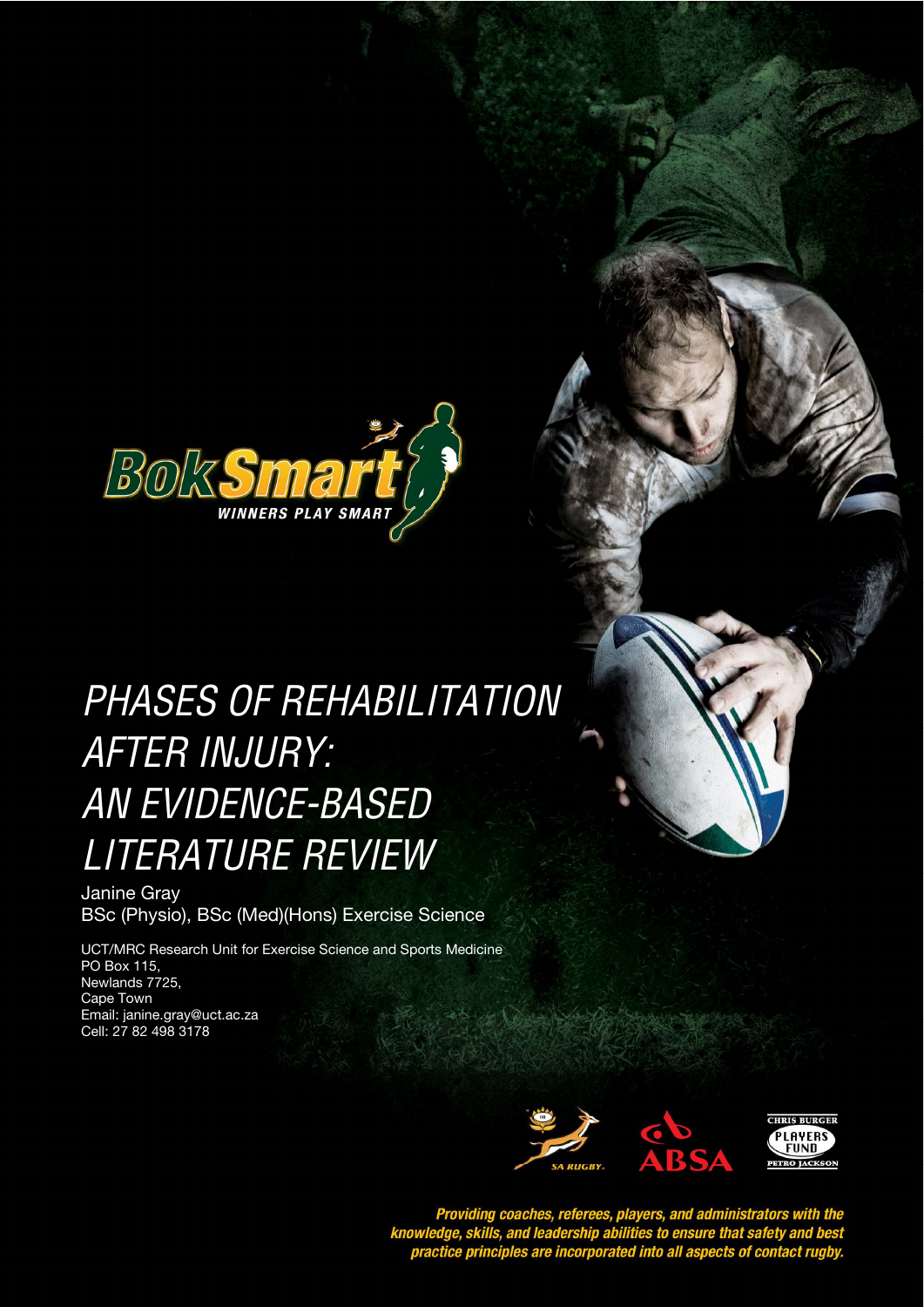## *INTRODUCTION*

The physical demands of rugby make the risk of injury to players higher than most other sports (63). The management of injured players is centred on an early return-to-play, despite 'best practice' principles which consider the biological healing process to ensure complete recovery and rehabilitation from injury. An injured player returning to play too early has a very high risk of getting re-injured. This is not an ideal situation as recurrent injuries in rugby are more severe and result in the player being away from the game for longer <sup>(9,10,11)</sup>. The following section discusses, where possible, an evidence-based approach to sensible management of injuries sustained during rugby with the ultimate goal of a timely return to the sport.

#### *TYPES OF RUGBY INJURIES*

The incidence, nature and severity of injuries in rugby are difficult to evaluate despite the large number of epidemiological studies that have been undertaken. This is the result of differences in methodology and definition (12,28). Despite these deficiencies it is still possible to detect general injury patterns, which will be presented below.

#### *General injury incidence*

The injury incident is presented as a number of injuries per 1000 hour playing exposure. The incidence of match injuries is considerably higher than injuries sustained during training (5,7,9,10). International players have reported an incidence of between 83.9 per 1000 player hours and 218 injuries per 1000 player hours for World Cup tournaments (6,8,29). Rugby players have reported an injury rate of between 69/1000 and 91/1000 player hours (5,9). Professionalism in rugby was introduced in 1995, and since then there has been an increase in the incidence of injury in rugby (5,30).

#### *Injury location*

The lower limb is the most commonly injured location when injuries are evaluated cumulatively for both professional and amateur rugby players (5,7-10,29,34). The lower limb is more frequently injured during both matches and training (6,8-10,34). More specifically, the knee (5,7-9,11,18,29), thigh (8,9,11) and ankle (8,9) account for the largest number of lower limb injuries, in that order.

The top 3 injuries sustained by professional rugby players included hamstring muscle injuries, calf muscle injuries and thigh haematomas (8). The top 3 most severe injuries in the same group included anterior cruciate (ACL) injuries, knee cartilage injuries or degeneration and rotator cuff impingement syndrome  $^{(8)}$ . A more detailed list is provided in Table 1 and 2.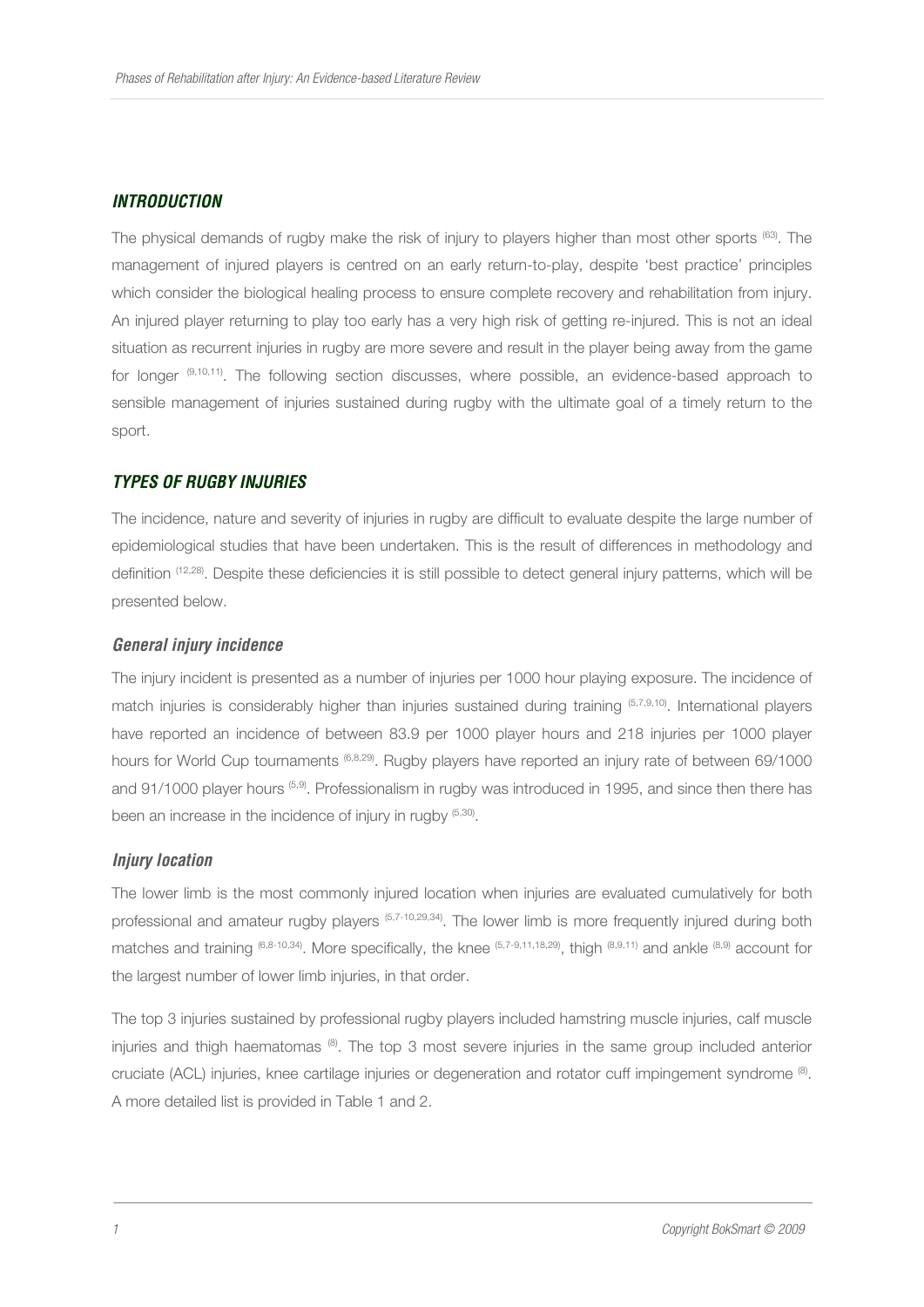| <b>Injury</b>           | <b>Number of injuries</b> | <b>Average severity (days)</b> |
|-------------------------|---------------------------|--------------------------------|
| Hamstring muscle injury | 14                        |                                |
| Calf muscle injury      | 12                        |                                |
| Thigh haematoma         | 1C                        | 3                              |
| Shoulder joint sprain   | 8                         | հ                              |
| Ankle lateral ligament  | 8                         | 9                              |
| Calf shin/haematoma     | 6                         |                                |
| Knee joint sprain/jar   | 6                         | 20                             |
| Cervical facet joint    | 5                         |                                |
| Rib fracture/contusion  | 5                         |                                |
| Adductor muscle injury  | 5                         |                                |

## *TABLE 1: MOST FREQUENT INJURIES SUSTAINED BY ELITE RUGBY PLAYERS (8)*

## *TABLE 2: MOST SEVERE INJURIES SUSTAINED BY ELITE RUGBY PLAYERS (8)*

| <b>Injury</b>                         | <b>Number of injuries</b> | <b>Average severity (days)</b> |
|---------------------------------------|---------------------------|--------------------------------|
| Anterior cruciate ligament            |                           | 235                            |
| Knee cartilage/degenerative<br>injury |                           | 155                            |
| Rotator cuff/shoulder<br>impingement  | 3                         |                                |
| Cervical disc                         |                           | 45                             |
| Thoracic facet joint                  | 3                         | 35                             |

The most severe knee injury sustained by rugby players, as determined by the number of days' play missed, is injury to the ACL. It accounts for 29% of days missed due to injury (18). This is closely followed by injuries of the medial collateral ligament (MCL) (25% of days missed). Chondral and meniscal injuries and patellofemoral pain syndromes were other knee injuries commonly reported <sup>(18)</sup>.

Hamstring injuries are a common leg injury and account for on average 17 days missed (9,11). Running accounted for 68% of these injuries, although kicking was associated with the more severe hamstring tears (11) .

Shoulder injuries result in the greatest loss in player time (days), second only to the knee in rugby (8,9). The number of shoulder injuries sustained by rugby players relative to all other joints is between 6 and 19% (5,6,46). The most frequently described shoulder injuries include acromioclavicular injury, shoulder or rotator cuff impingement syndrome and shoulder dislocation/instability (5,8,9,32). Damage to the acromioclavicular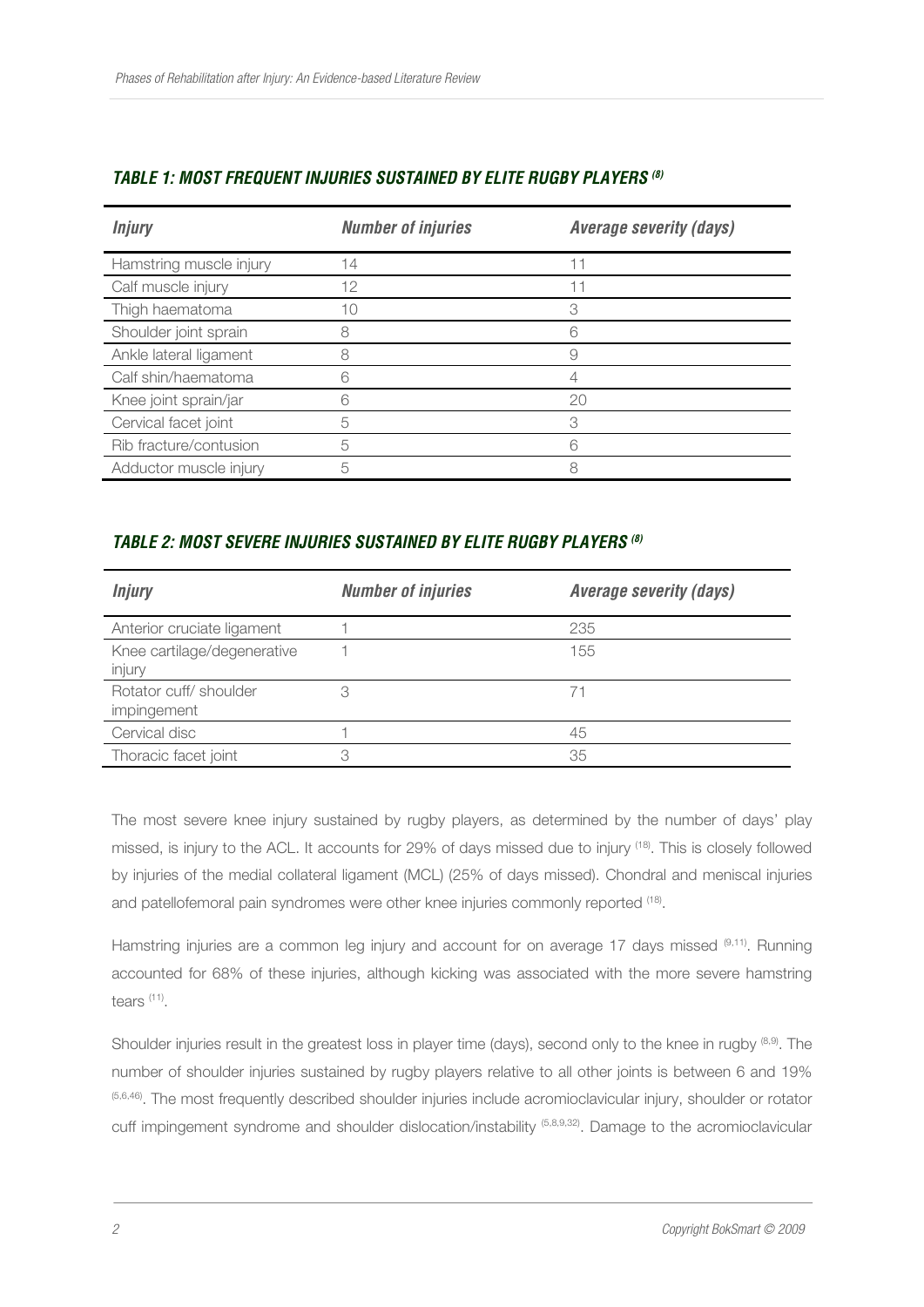joint (32%) and rotator cuff injury or shoulder impingement (23%) accounted for the greatest number of shoulder injuries <sup>(32)</sup>. However, dislocation or shoulder instability, which accounted for 14% of shoulder injuries to rugby players, accounted for 42% of days missed due to injury. As a result, dislocation is the most severe shoulder injury experienced by rugby players <sup>(32)</sup>.

Although the head and neck accounted for a greater proportion of injuries than the shoulder, a large proportion of these injuries were lacerations to the face and neck, and concussion, which fall outside of the scope of this document (5-9).

## *Injury and playing position*

When the injury incidence was assessed with respect to playing position, the most common injuries amongst the forwards were anterior cruciate ligament injuries, knee meniscal injuries and shoulder instability and dislocation, in that order  $\Theta$ . The backline players' most common injury in this group was the hamstring muscle injury, followed by shoulder instability/dislocation and medial collateral ligament injuries. When the types of training injuries sustained in professional rugby are assessed, the injuries are largely muscle and tendon injuries <sup>(10)</sup>. The backline players sustained injuries to hamstring, hip flexor/quadriceps and adductor muscles in that order. The forwards also sustained a large number of hamstring injuries, but these were followed by lateral ankle injuries and lumbar disc nerve root injuries.

## *Type of injury*

Muscle and tendon injuries account for between 20 and 50% of the injuries sustained while joint and ligament injuries account for between 26% and 41% of the injuries sustained by rugby players <sup>(5,8,9)</sup>.

#### *Severity of injury*

Severity of injury in rugby is determined by the number of days' play missed. Injury to the knee accounts for the greatest number of playing days missed and as such were classified as severe (5,8,9,18,30).

In a study investigating elite Australian rugby players, 56% of all shoulder injuries were severe (5). In this study, 80% of these severe injuries were dislocations and all of these players required surgery, resulting in many days of missed play. A further study found that dislocations accounted for 123 days' absence for every 1000 playing hours.

#### *Recurrent injuries*

The recurrent injuries were usually more severe and resulted in more days' play lost than acute injuries <sup>(9-</sup> 11). This finding suggests that the initial rehabilitation of the player was not sufficient and/or, the player returned to play too soon. It is for this reason that it is critical that all members of the medical team,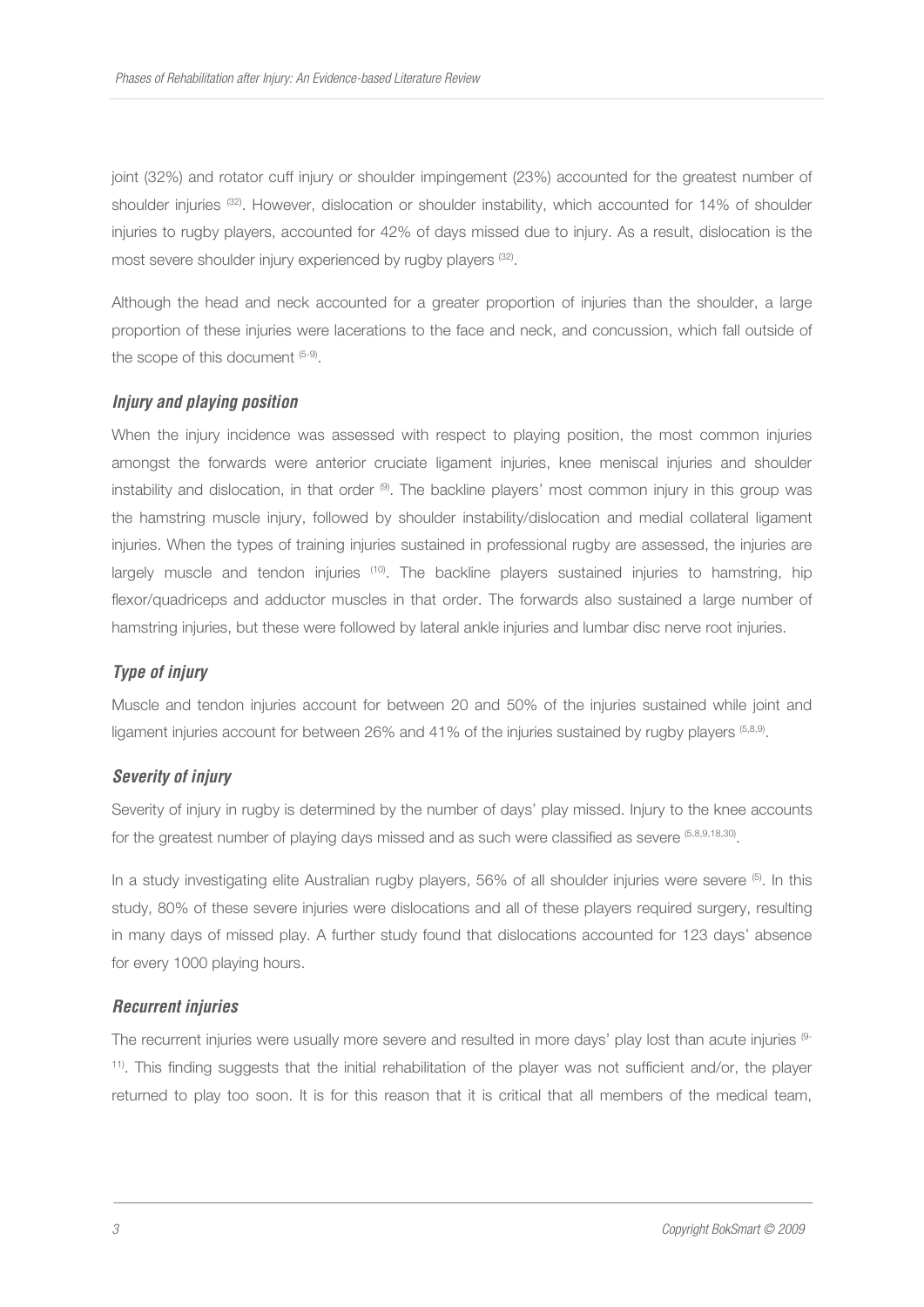coach and player be involved in planning the appropriate course of treatment and timeline for the return to play following injury.

## *Mechanism of injury*

In brief, the vast majority of injuries are sustained during contact, with the tackle being the most common form of contact resulting in injury (5,8,9,18,27,29,70). The most common mechanism for hamstring and other lower limb muscle injuries was running or endurance running during training <sup>(10,11)</sup>. Kicking also accounted for a small number of hamstring injuries (11). It is important to understand the forces involved in injury development as this will impact both the intensity and duration of rehabilitation programmes.

## *STAGES OF HEALING*

When a player is injured there are a number of stages of healing that the injured tissue has to go through to enable the player to return to play, and the tissue to return to a functional healthy status. The stages of healing presented here are biased to muscle injury and healing. However, slight differences in healing times and management may exist between the different soft tissues, and these will be highlighted in a later section. There are 4 stages in the management of soft tissue injuries that require specific, evidencebased management following the damage to the soft tissue:  $(1)$  the time of injury,  $(2)$  inflammatory (lag) phase, <sup>(3)</sup> fibroblastic (regeneration) phase and <sup>(4)</sup> the remodelling phase <sup>(35)</sup> (Figure 1). Phases 1 and 2 are cumulatively described as the destruction phase, during which muscle damage, necrosis and resultant inflammation occurs (42). Management of the player in each stage will be discussed briefly and the responsibilities of the medical team highlighted. This model of healing has been largely described in muscle but is applicable to all soft tissue healing (35,36,42).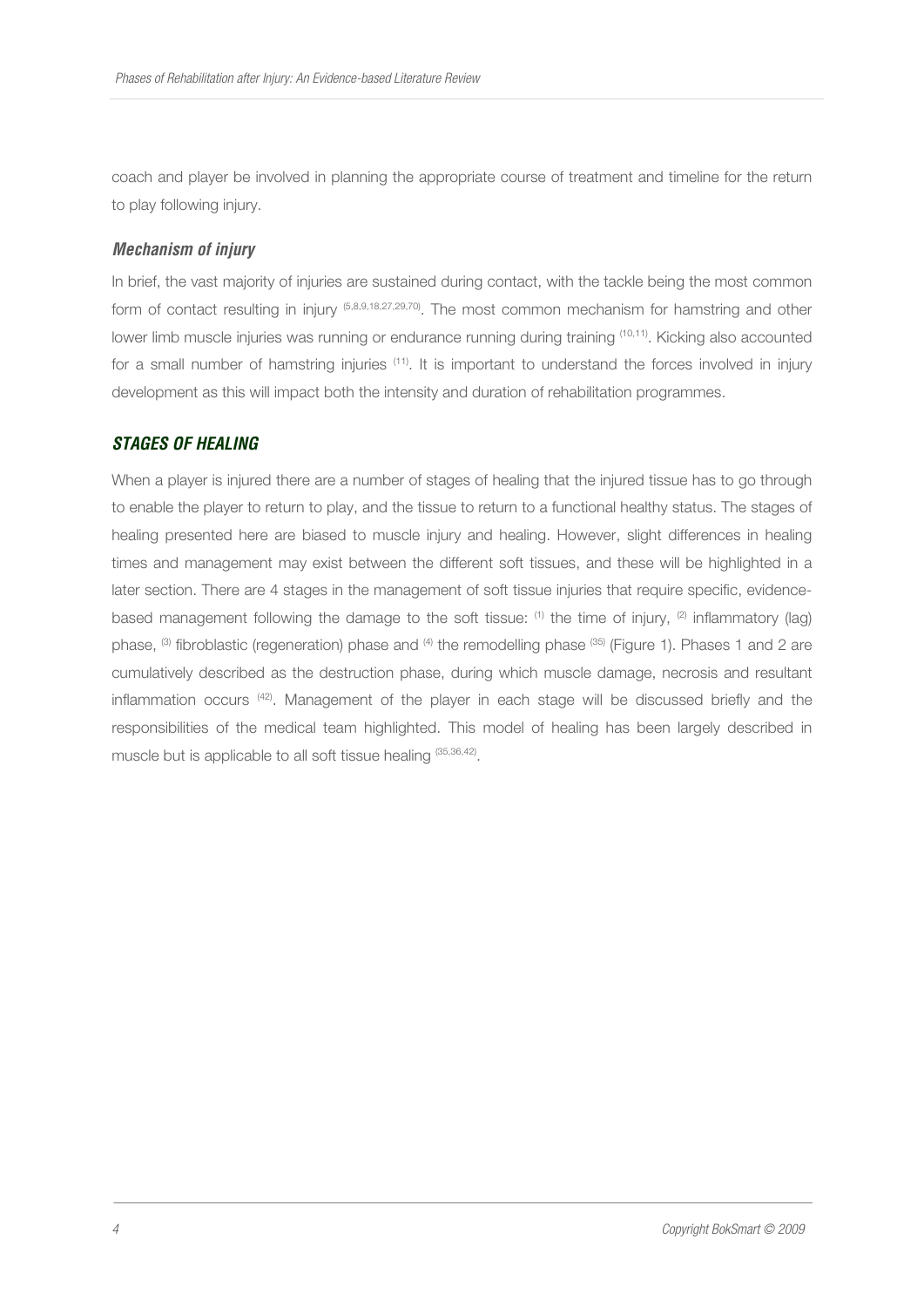

Time

Figure 1. The stages of healing reflected according to the tensile strength associated with each phase (Modified from Hunter, 1994)

## *(a) Time of injury*

When a player is injured there is an initial drop in the tensile strength of the soft tissue  $(24)$ . This drop in tensile strength is proportional to the degree of tissue damage (35). During this phase of tissue 'destruction', tissue necrosis begins and a haematoma is formed.

Clinical management: The management of a player begins at this critical stage. It should be the primary aim of the physiotherapist, doctor, trainer or coach to reduce the impact of this injury. Continued play during a game may increase the seriousness of the injury and extend the duration of the healing process. It is therefore essential that if a medical professional declares that a player's injury requires removal from the field, the coaching staff support this decision and do so immediately. Further measures to decrease the risk of secondary damage would include factors such as immobilisation, crutches, RICE and advice on injury management in the next 24-48 hours. This can be undertaken by a physiotherapist or doctor. It is essential that a thorough investigation be done as soon as possible to determine the extent of injury.

*The reduction of further damage is the critical factor at the time of injury.*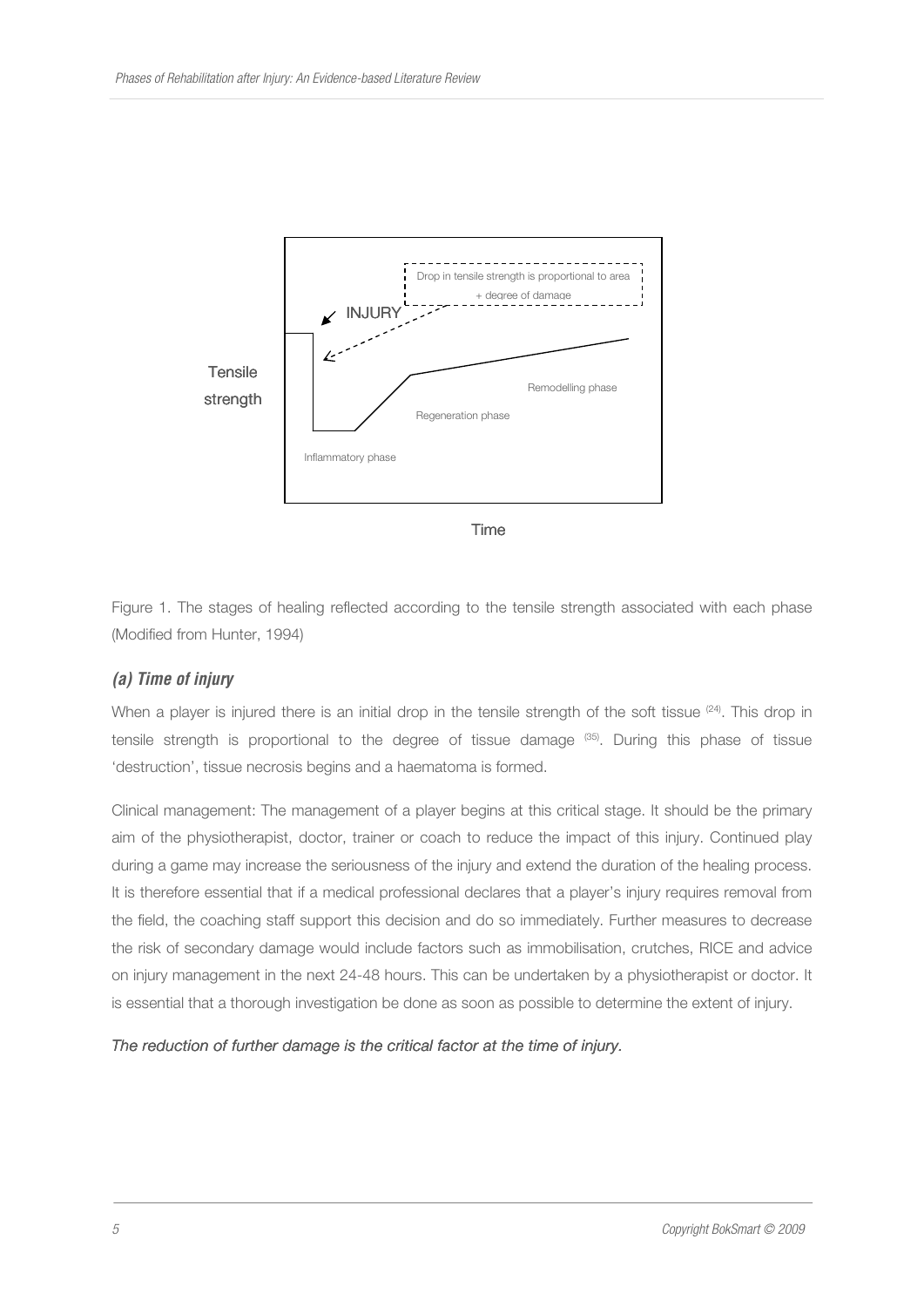#### *(b) Inflammatory phase (lag phase)*

This phase lasts approximately 4-6 days (68). This is the preparation phase for healing. Inflammatory cells enter the site via the torn blood vessels <sup>(79)</sup>. A very delicate network of fibrin is laid down, which will mark the site for the deposition of collagen (57,85). This network is very fragile and needs to be protected to prevent disruption, which may lengthen the healing process<sup>(35)</sup>. There is bleeding into the tissue and cytokines are released, which signal macrophages and leucocytes to the injury site  $(72)$ . These inflammatory cells have a dual function. They clear up the cellular debris and signal tissue repair <sup>(31,54)</sup>. These cells increase in number with movement and decreases with immobilisation (57). Clinically the role of medical professionals during this phase would be to strike a balance between too little inflammation and too much inflammation. The physiotherapist is usually the professional in charge of this phase although the process may be started by a medical doctor.

Clinical management: Fundamental to this phase of healing is a period of rest/immobilisation. It is advised that rest for a period of 3-5 days (this recommendation is derived from results of experiments on rats) is beneficial in limiting the extent of the scar tissue and making the scar less dense  $^{(60)}$ . This is preferable, as a dense scar is less extensible and may be prone to repeated rupture. Immobilisation or rest should not be for an extended period as this will compromise the ultimate strength of the tissue. To further control the extent of the inflammation the use of the principles of rest, ice, compression and elevation remain critical (35,41). The use of frictions is not advised as this will prolong the phase of inflammation. Furthermore, there is no collagen or adhesions at this time making the basis for frictions treatment irrelevant (35) .

#### A "hands off" approach with a short period of rest is critical in this phase.

#### *(c) Regeneration/repair phase*

This phase lasts from day 5 to 10-12 weeks (35). The repair/regeneration and remodelling phases overlap and may occur concomitantly (49). Two processes occur during this phase. Firstly, there is regeneration of the ruptured ends of the myofibres until they adhere to the scar (82), and secondly there is the formation of connective tissue scar (42). The greatest increase in tensile strength occurs during this stage, as a result of collagen being laid down <sup>(68)</sup>. Initially collagen Type III is deposited, with collagen Type I only becoming more evident later <sup>(57)</sup>. As the collagen Type I is deposited, so the tensile strength of the scar increases <sup>(57)</sup>. The result of this process is a small connective tissue mass. The size of the scar is greater the longer the period of immobilisation <sup>(57)</sup>. A further motivation for early mobilisation during this phase is that the two intact and regenerating ends of the myofibres need to adhere to the lateral extracellular matrix to provide stability to the scar and prevent the ends of the muscles being pulled away from each other during muscle contraction <sup>(47)</sup>. Mechanical stress is essential for this process to occur <sup>(47)</sup>. By Day 10 after the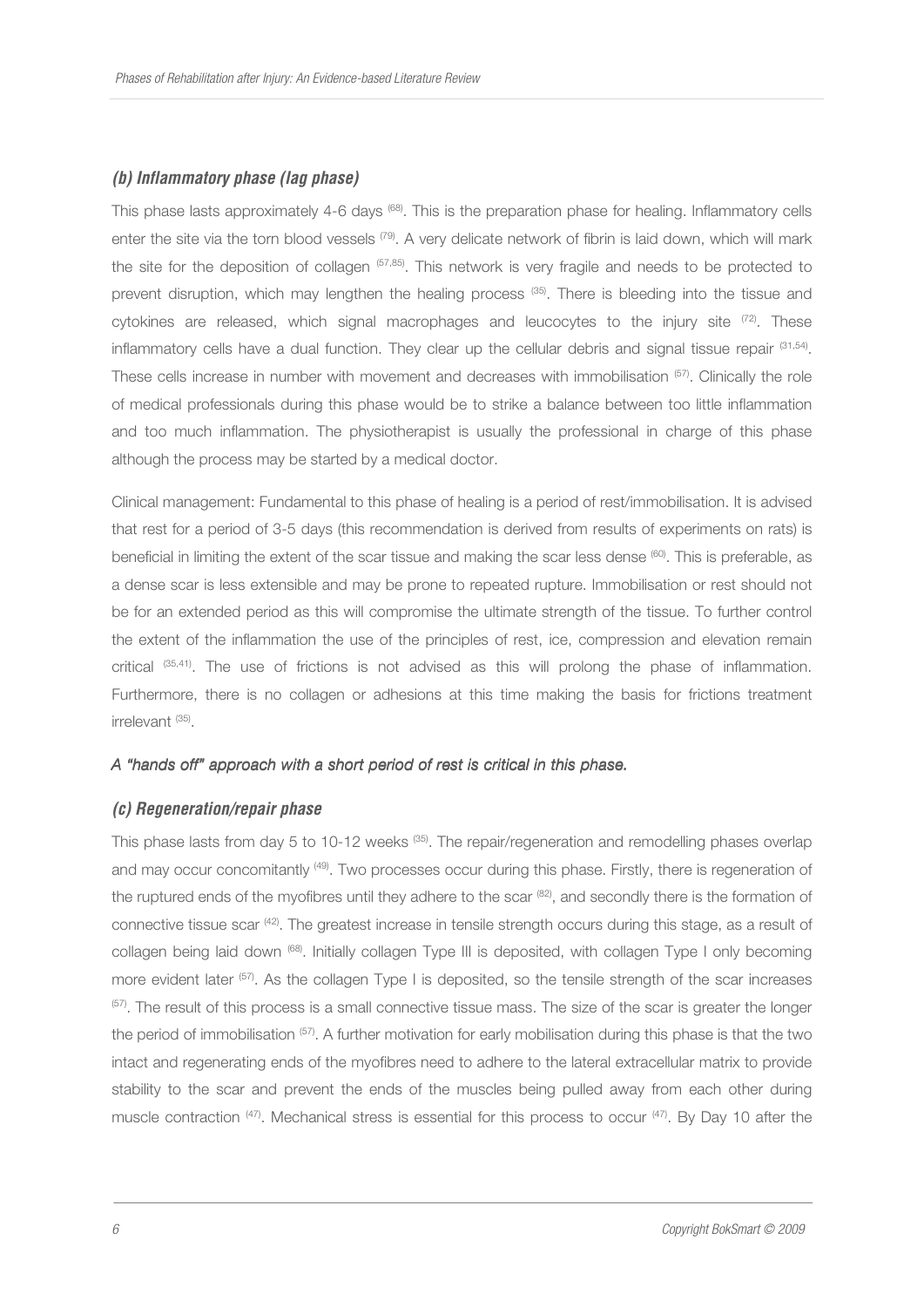injury the weakest link of the injured muscle is not the area of the scar but the adjacent muscle (48). However, despite this more time is needed to restore the muscle to its pre-injury strength. If there is significant trauma, but more importantly a re-rupture resulting in an excessive and prolonged inflammatory process, a dense scar is formed  $^{(39)}$ . This is not a functional scar and may place the player at risk of further injury. For this reason it is critical that players do not return to play too soon and so risk this process occurring. This phase is managed by the physiotherapist but a biokineticist may become involved towards the end of this phase during the exercise rehabilitation.

Clinical management: The aim of this stage is to ensure that the collagen is laid down in an organised fashion to assist in accelerating the increase in the tensile strength of the wound (80). This is achieved by careful tensioning of the injured areas using stretching and specific soft tissue mobilisations (35,36), and general mobility of the area and joints above, around and below the lesion. Rehabilitation in the form of exercise therapy must be initiated during this phase to increase the strength of the muscle tissue adjacent to the scar and to facilitate a healthy, functional scar being laid down.

#### *A "hands- A "hands-on" approach now occurs with techniques to tension on" occurs techniques tensionthe scar in the line of the tissue. the scar in of the tissue.*

## *(d) Remodelling phase*

This phase begins at around 21 days and can continue for 6-12 months  $^{(68)}$ . This phase only starts when the collagen being laid down (synthesis) is equal in rate to the collagen being absorbed (lysis). At this stage the increase in tensile strength, which is slower than during the regeneration/repair phase, is due to cross-bridge formation and not additional collagen being deposited (35,68). Furthermore, the collagen fibres tend to contract during this phase  $(22)$ . The aim of this scar contraction is to bring the two ends of the regenerating myofibres together until they become interlaced, although it is unlikely that the ends will ever meet (47). This would result in that area of the muscle potentially shortening. Although the strength of the scar at this stage is still reduced, a study found that the injured muscle had restored strength by 21 days after the injury when the entire muscle was evaluated as a whole <sup>(48)</sup>. For that reason rehabilitation and strengthening, in addition to increased tensioning of the scar, must be undertaken. It is important to note that the injured site is still vulnerable at this time and that appropriate strengthening is critical in protecting the wound. This phase is managed by the biokineticists and physiotherapists.

Clinical management: The management of the patient at this stage includes continued stretching, while specific soft tissue mobilisations are critical to ensure optimal length of the muscle <sup>(35,36)</sup>. Rehabilitation to reduce the effect of any identified risk factors is important. It is essential that the rehabilitation and training be sufficiently vigorous to prepare the injured tissue for the demands of the game. The player will have returned to rugby during this phase and will have ceased physiotherapy or individual rehabilitation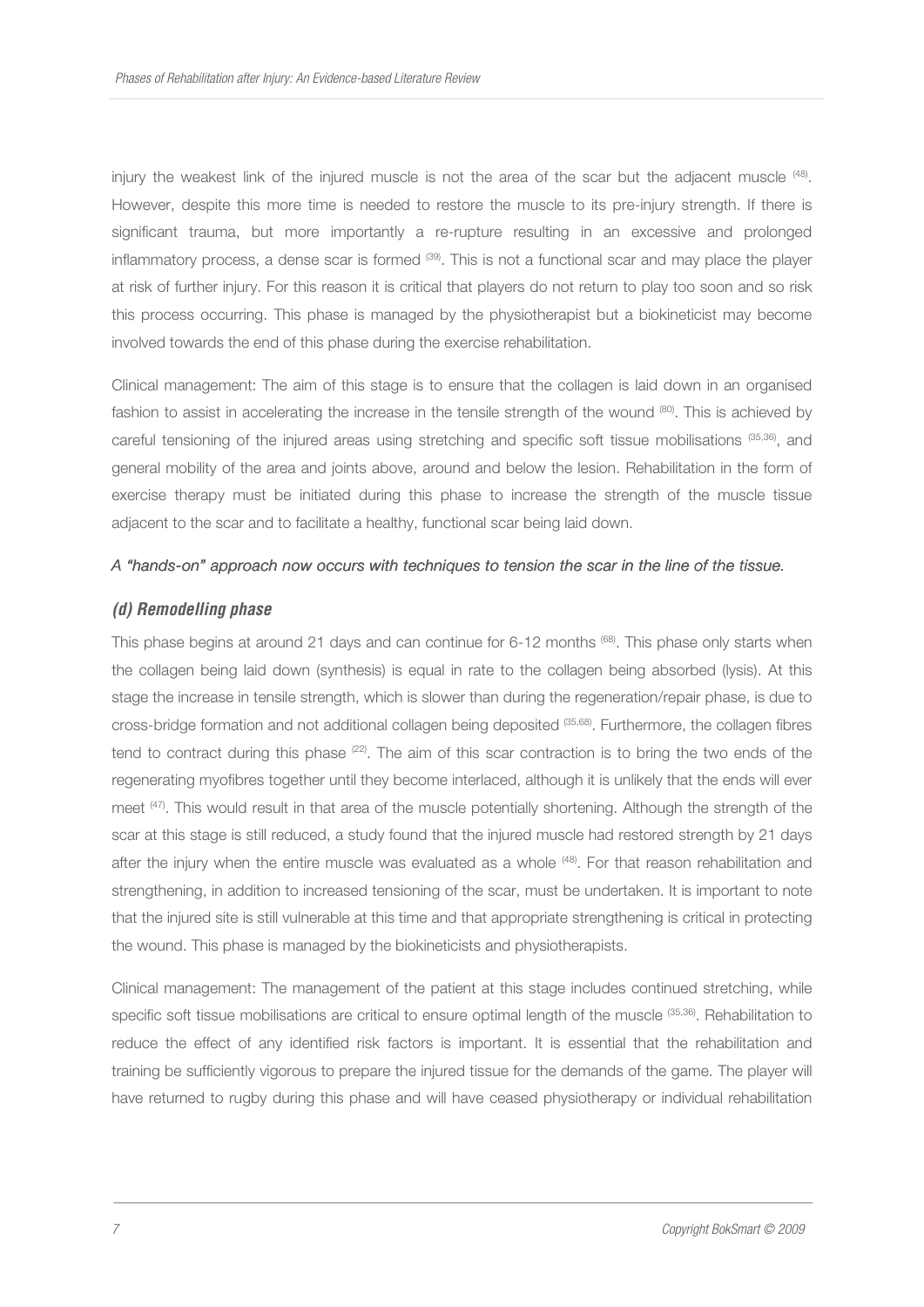while this process is still continuing. For this reason, continued strengthening and stretching by the player is important.

#### *Continued stretching and the inclusion of functional (skills) rehabilitation is important. l rehabilitation important.*

This section provides a detailed description of the soft tissue stages of healing. The principles of healing are fundamental to all tissues although there are differences, which will modify and alter the type of treatment administered. These differences will be discussed below.

## *GRADING OF INJURIES AND SPECIFIC MANAGEMENT PROTOCOLS*

#### *Muscle strains*

The muscle injuries sustained in a contact sport such as rugby are most likely to be contusions or strains  $(42)$ . The clinical Grading system for muscle injury is presented in Table 3  $(41,42)$ . The healing of muscle strains or contusions follows the stages of the healing model presented previously.

#### Specific management of muscle strains and contusions

The current best practice treatment of muscle strains are based for the most part on theoretical models with limited evidence for their efficacy. These are presented below:

1. An initial period of immobilisation to protect the scar is followed by early mobilisation thereafter to provide an early return of biomechanical strength (42,66). The use of crutches and strapping is advocated for lower limb injuries during the immobilisation (42,53). The players are advised to move carefully in the ensuing 3-7 days but to begin mobilisation in the form of isometric contractions, active movement and soft tissue mobilisations (35,42).

| <b>MUSCLE TEAR</b><br><b>CLASSIFICATION</b> | <b>MUSCLE</b><br><b>DAMAGE</b>                        | <b>LOSS OF</b><br><b>FUNCTION</b>           | <b>ASSOCIATED SYMPTOMS</b>                                                                                                     |
|---------------------------------------------|-------------------------------------------------------|---------------------------------------------|--------------------------------------------------------------------------------------------------------------------------------|
| Mild<br>(1 <sup>st</sup> degree)            | Few muscle<br>fibres torn                             | Minimal loss of<br>strength and<br>function | Mild swelling.<br>Pain with contraction and stretching.<br>Mild muscle spasm.                                                  |
| Moderate<br>(2 <sup>nd</sup> degree)        | Greater degree<br>of muscle<br>damage                 | Clear loss of<br>function                   | Moderate to severe swelling.<br>Significant pain with contraction and<br>stretching<br>Moderate to severe spasm.               |
| Severe<br>$(3rd$ degree)                    | Tear extends<br>through cross<br>section of<br>muscle | Severe loss of<br>function                  | Moderate to severe swelling.<br>No pain with stretching and mild pain<br>with contraction.<br>Moderate to severe muscle spasm. |

#### *Table 3. The grading system for muscle strains (42)*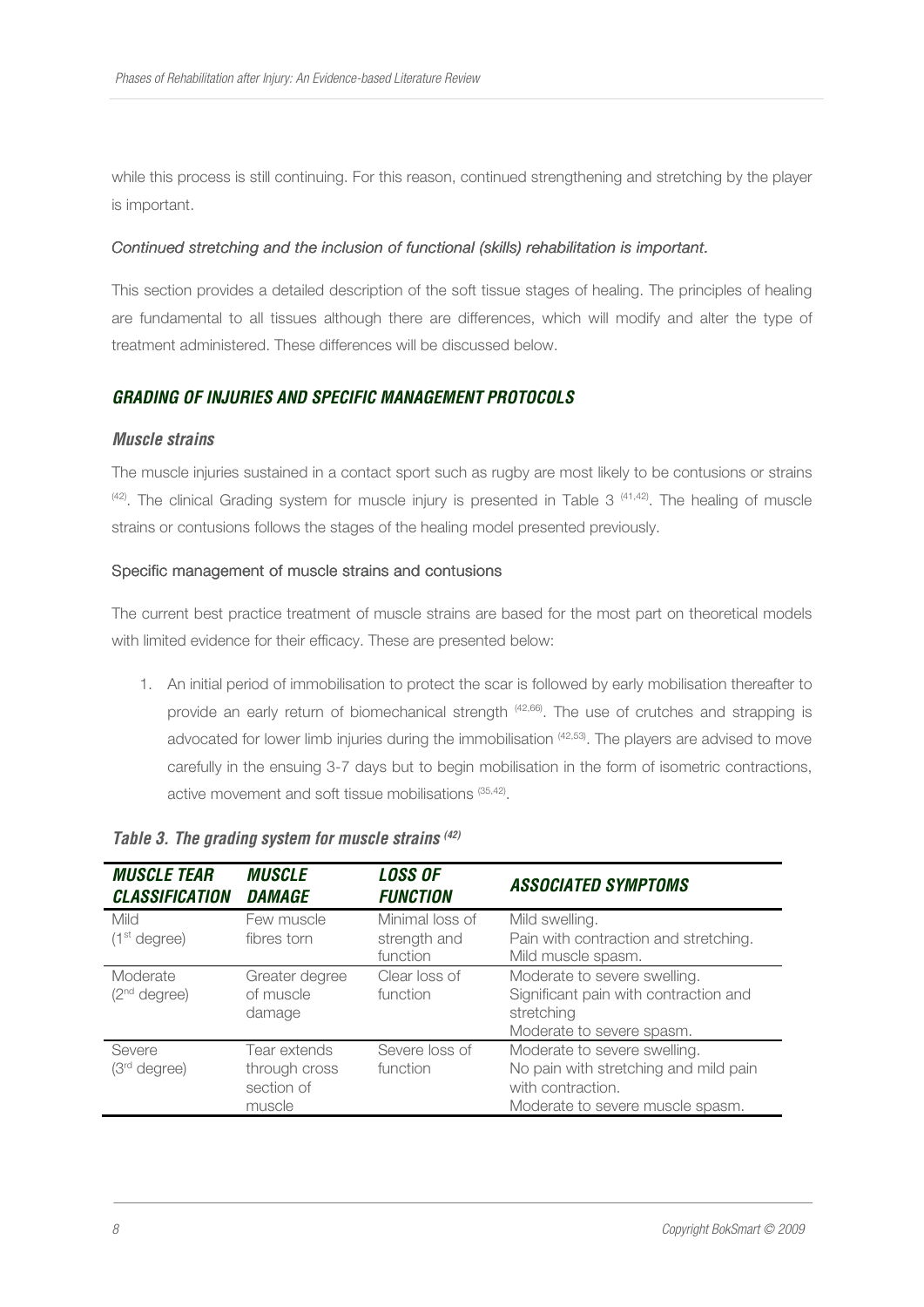2. RICE. Initial REST is advocated to protect the scar as mentioned above. ICE has been found to decrease both the size of the haematoma and inflammation (19,38). COMPRESSION decreases the intramuscular blood flow (78) and ELEVATION decreases the accumulation of interstitial fluid (42) .

## *Combined ice and compression should be applied in the following way: 15-20 minutes in duration, repeated at intervals of 30- intervals 30-60 minutes 60 minutes (18,66) .*

- 3. The use of isometric, isotonic and isokinetic training, in that order, should be introduced from 3- 5 days within the limits of pain (41,42). A single study has found that a trunk stabilisation and agility programme decreased the rehabilitation time before returning to sport and reduced the risk of injury when compared to a study which concentrated solely on strengthening and stretching the injured hamstring  $(75)$ . As such the rehabilitation may start on the isolated muscle strengthening but should always progress to involve rehabilitation of the kinetic chain as a whole.
- 4. Stretching is important to counter the contraction of the scar and reduce the body's resistance to stretching (69).
- 5. The role of non-steroidal anti-inflammatory drugs remains somewhat controversial. Orchard et al., (2008) <sup>(66)</sup> presented the opinion that the automatic use of anti-inflammatories be discouraged as it masks the pain of injury that may result in a return to sport before the tissue is appropriately healed. Furthermore, injudicious use of non-steroidal anti-inflammatory drugs interferes with inflammation which is an important biological process associated with healing and regeneration.

*Time off rugby:* This will be dependent on the severity of the strain or the state of recurrence. Return from a hamstring strain takes an average of 17 days, recurrent hamstring strains take 25, and a hamstring injury sustained while kicking takes 36 days to return to play (Brooks et al., 2006).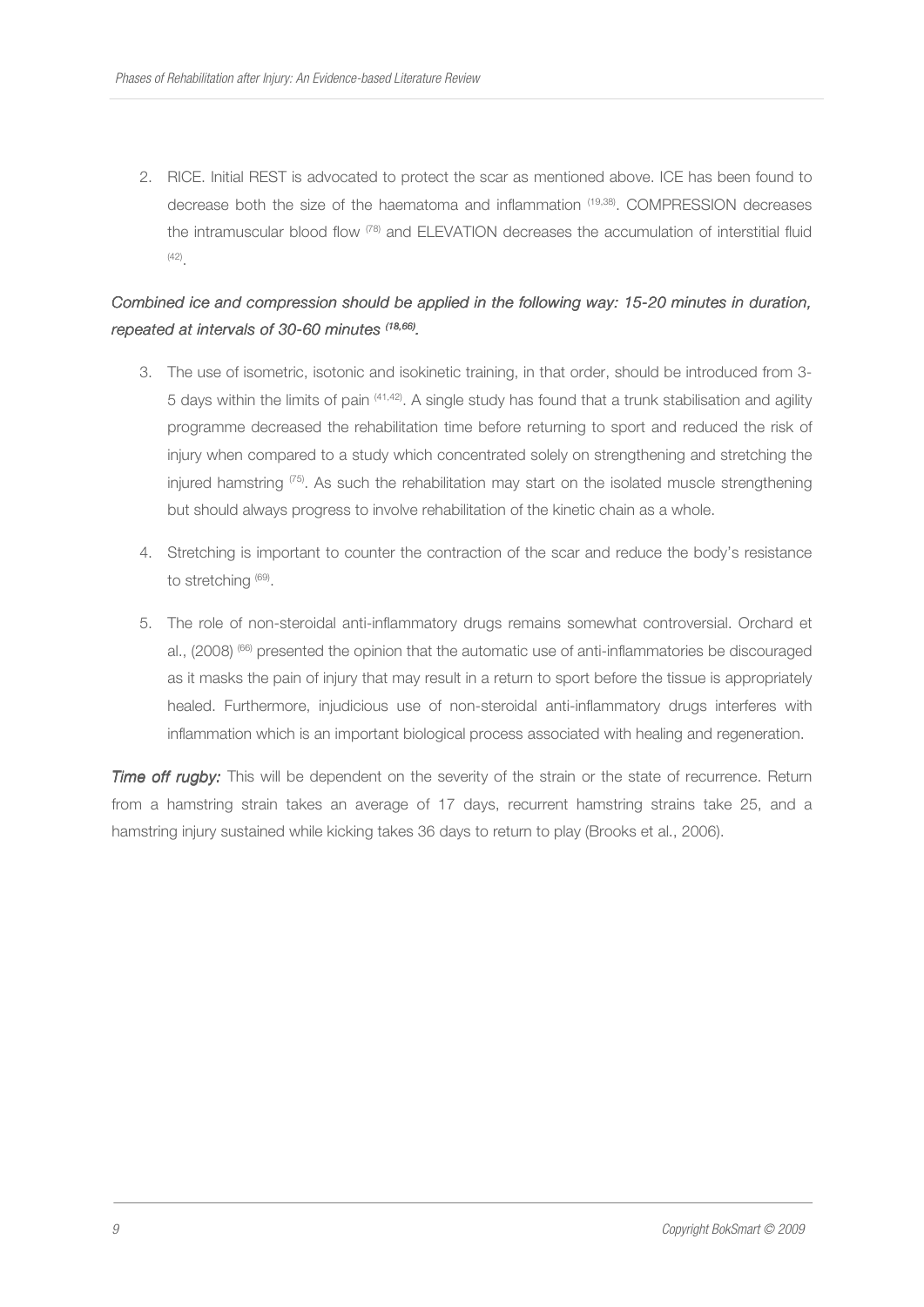## *Ligament sprains*

Ligaments are connective tissue structures that connect one bone to another, provide joint stability and an awareness of the joint in space. Injury to the ligament therefore affects its ability to stabilise the joint and control movement of the joint <sup>(1)</sup>. The time to return to play following ligament injury is dependent on the severity of the injury and is very specific to the location of the ligament (61). Ligament injuries are graded in a similar fashion to muscle injuries (Table 4).

| <b>GRADE</b>                            | <b>LIGAMENT</b><br><b>DAMAGE</b>            | <b>JOINT STABILITY</b>                                                             | <b>ASSOCIATED SYMPTOMS</b>                                                     |
|-----------------------------------------|---------------------------------------------|------------------------------------------------------------------------------------|--------------------------------------------------------------------------------|
| <b>Mild</b><br>(1 <sup>st</sup> degree) | Few ligament<br>fibres torn                 | No loss of joint stability                                                         | Local tenderness                                                               |
| Moderate<br>(2 <sup>nd</sup> degree)    | Greater<br>proportion of<br>ligament damage | Increased joint laxity.<br>Definite end point when<br>stressing ligament.          | Swelling<br>Marked tenderness                                                  |
| Severe<br>$(3rd$ degree)                | Complete tear of<br>ligament                | Significant joint laxity when<br>stressing ligament with no<br>definite end point. | Significant swelling<br>Tenderness can be mild to<br>severe. May be pain free. |

## *TABLE 4. THE GRADING SYSTEM FOR LIGAMENT SPRAINS (13)*

Healing after ligament injury follows the same process as that outlined in the stages of healing  $(25)$ . However, healing is very ligament specific with some ligaments requiring surgery (62). The medial-collateral ligament (MCL) in the remodelling phase (phase 3) is not able to withstand load as effectively as a healthy ligament <sup>(25)</sup>. The whole process of remodelling can take between 6-12 months and even after this phase the strength of the scar is consistently weaker <sup>(61)</sup>. In some cases (i.e. the ACL), healing is unlikely to occur and due to the resultant joint instability surgery is required (33).

## Specific management of ligament injuries

- 1. RICE (Rest, ice, compression and healing is important for healthy scar formation)
- 2. Mobilisation. Early mobilisation in the first 3 weeks may be detrimental to collagen orientation and should be minimised  $(64)$ . However, following this time frame mobilisation is essential to increase tensile strength of this ligament. Additional modalities such as massage and electrotherapy, in particular laser, may be useful (13,62).
- 3. Surgery: This is frequently an option, particularly in the anterior cruciate ligament (ACL) of the knee (2).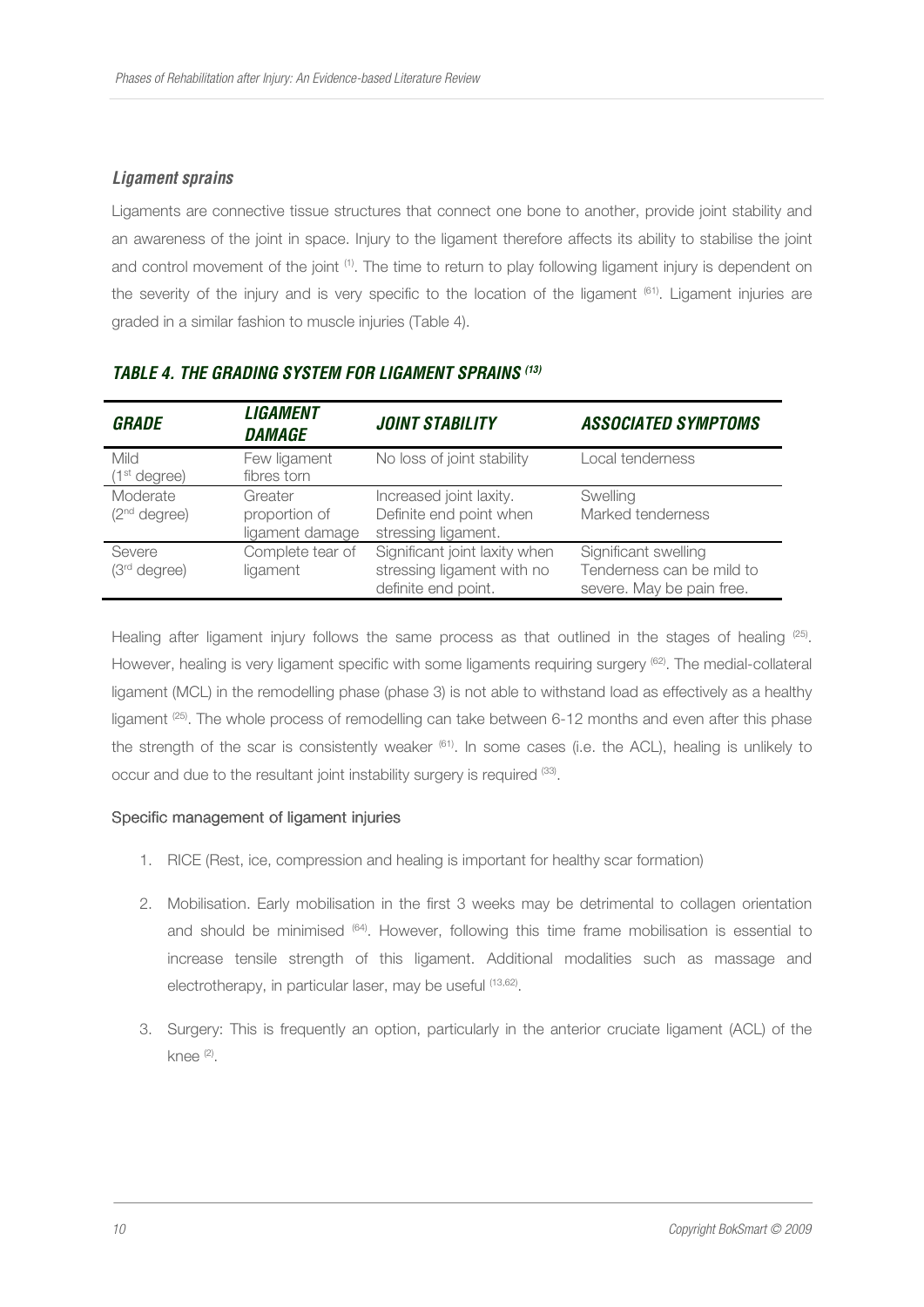4. Exercise rehabilitation: This is essential to increase the stiffness and strength of the healing ligament (86). The principles of muscle strengthening, proprioception and functional training are essential for return to play <sup>(13)</sup>.

*Time off rugby:* Again the time off rugby is dependent on the severity and location of the injury. However, the following basic guidelines for ligament injury and return to play may be used. The following performance deficits exist for the different grades of injury (56):

- Mild ligament sprain: Minimal deficit lasting a few days
- Moderate ligament sprain: Performance deficits lasts up to 6 weeks but may be improved by protective bracing
- Severe ligament sprain: Performance deficits may be permanent, and will be apparent for a minimum of 6-8 weeks. If surgery is required, return to sport will take months and will be quided by the orthopaedic surgeon.

Ligament healing of partial ligament injuries takes several months. However, return to sport may occur earlier, especially if added protection is provided to the joint in the form of bracing or strapping.

## *Tendon injury*

The histopathology of tendon injuries is quite different from that of ligament and muscle injuries, although it is accepted that there is an inflammatory response to macrotrauma or mechanical loading in acute tendon injuries. Hence, this is termed tendinitis (73). Inflammation is also found in the paratendinous structures <sup>(55)</sup>. However, inflammation is not a phase observed in chronic tendon injuries <sup>(17,51)</sup>. The pathology process is more degenerative in nature and is referred to as a tendinopathy.

Histologically there are a number of changes:

- 1. There is a change in cell function with an increase in tenocyte formation  $(3)$ .
- 2. This leads to an increase in the amount of ground substance  $\mathcal{B}$ .
- 3. Collagen degradation occurs with replacement of Type I collagen with the weaker Type III collagen (23,51)
- 4. Neovascularisation occurs with collagen degradation (3).

As these components of tendon pathology are also involved in the repair process, tendinopathy is referred to as a failed healing response (17). Healing of tendon injuries is reported to be sufficient to allow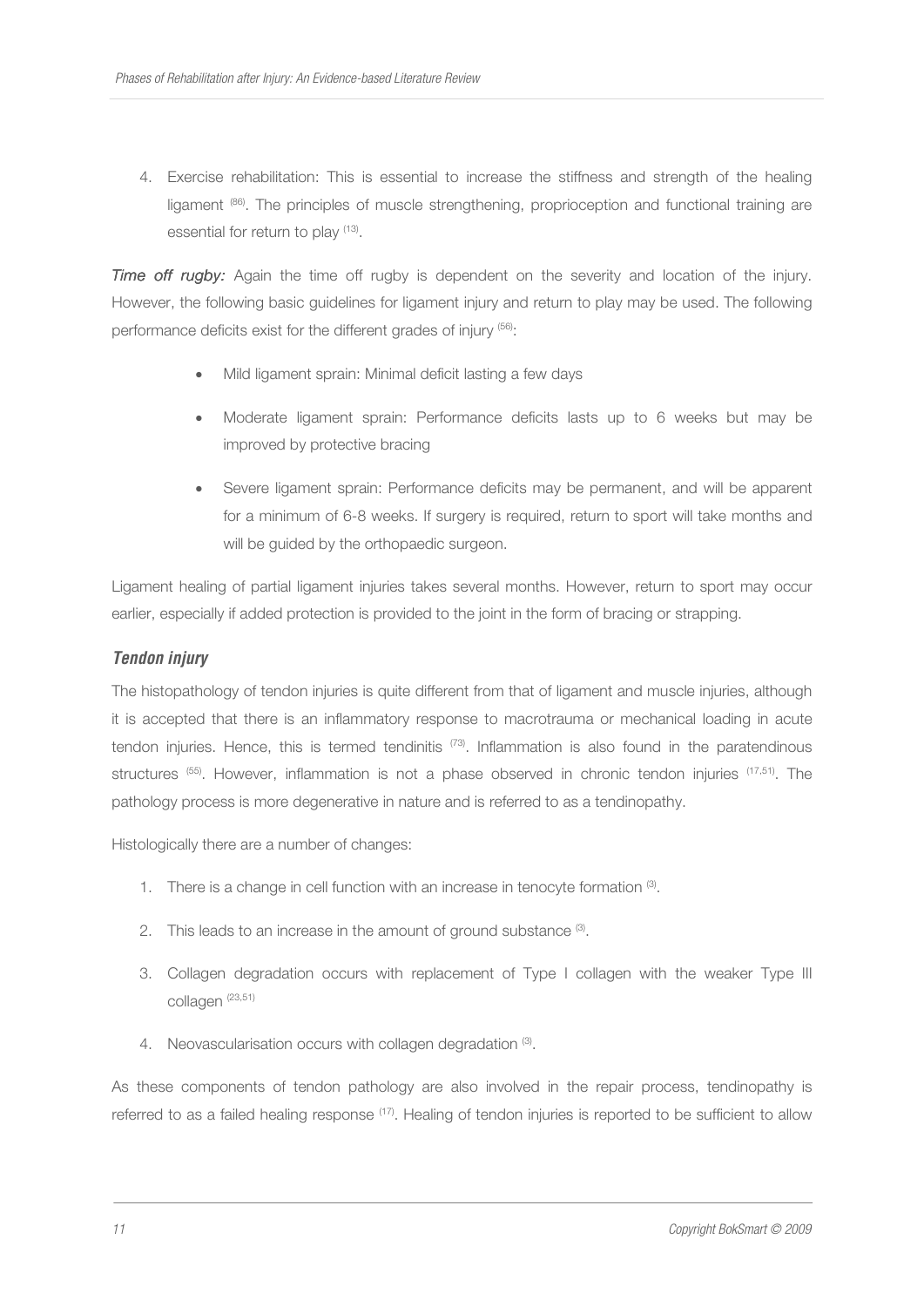function but never appears to reach a point of completion <sup>(26)</sup>. Healing is a prolonged process in tendon injuries. The metabolic rate is slower in tendons than in muscle and it can take 2-3 weeks for a tissue response to occur  $(45)$  and more than 100 days to synthesise collagen  $(81)$ . As such, the rehabilitation of a chronic tendon injury takes months and not weeks.

There is no reliable grading system for tendinopathies and the grading of mild, moderate and severe is commonly used <sup>(13)</sup> (Table 5).

| Grade    | <b>Symptoms</b>                                                                                        |
|----------|--------------------------------------------------------------------------------------------------------|
| Mild     | Pain is felt after the activity. If pain is felt after activity it disappears when<br>activity stopped |
| Moderate | Pain during sporting activities but not during activities of daily living                              |
| Severe   | Pain during activities of daily living                                                                 |

## *TABLE 5: THE GRADING SYSTEM USED TO CLASSIFY TENDINOPATHY (13) .*

#### Specific management of chronic tendon injuries

- 1. Relative rest is required to initiate healing. As the tissue response only occurs at 2-3 weeks modification of the load on the tendon is beneficial. Complete rest and immobilisation causes weakening of the tendon, so it is preferable to rather decrease the load, to decrease pain and so facilitate rehabilitation (16).
- 2. Electrotherapy and ice traditionally used in the first phase of treatment of muscle and ligament injury is not proposed in the management of chronic tendon injuries because they are used to treat inflammation, which is not a component of chronic tendon injury <sup>(52)</sup>.
- 3. Rehabilitation: As with all injuries, exercise rehabilitation is the cornerstone of a successful treatment. Exercise rehabilitation is successful in treating chronic tendon injuries (44,76,77). The following factors are important for successful exercise rehabilitation in these patients:
	- a. Unlike the rehabilitation of muscle injuries, a degree of pain is allowed when rehabilitating tendon injuries, as a number of studies have demonstrated excellent results when allowing a degree of pain (44,76).
	- b. Eccentric loading is an essential component of the rehabilitation programme (44,65,76). The mechanism behind the effectiveness in treating tendinopathy is not clear.
	- c. Eccentric training programmes have a significantly greater effectiveness if performed outside of the player's competitive season (84,87).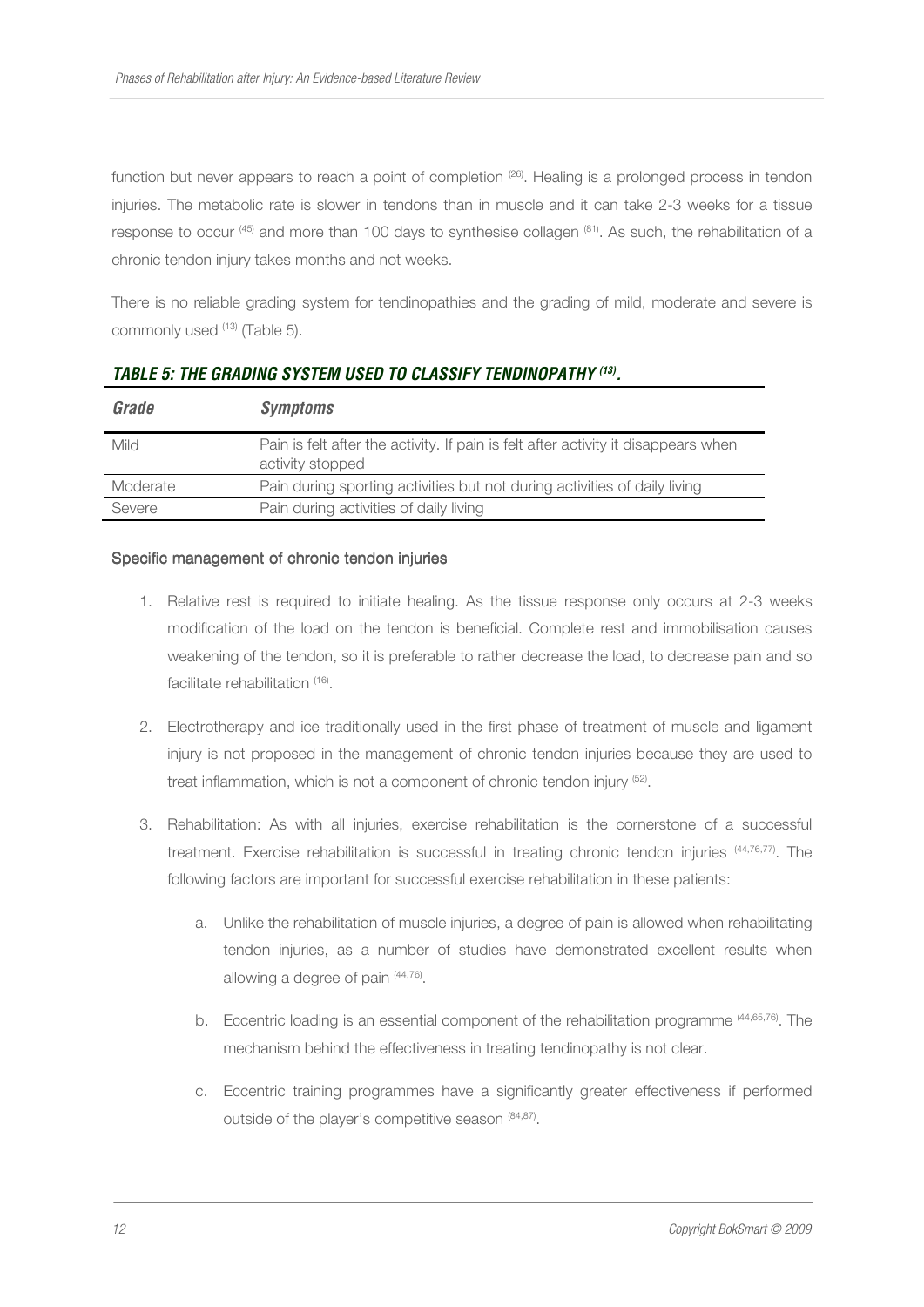- d. Although there is little evidence linking trunk stability and control with lower limb tendinopathies, it is still regarded as an essential component of the rehabilitation (52).
- e. Stretching to increase ankle dorsiflexion ROM and the range of movement of the hamstring and quadriceps is necessary (52).
- 4. Orthotic intervention may be useful in Achilles tendinopathy <sup>(52)</sup>.

*Time off rugby:* Due to the slow healing rate of tendons, return to sport can take months and not weeks when treating effectively.

## *Bone injury*

There are 2 distinct types of bone injury that can occur: fractures and stress fractures. The healing of bone follows the 3 phases of healing, namely inflammatory, repair and remodelling.

Fractures: Unlike the healing of other tissues, bone healing happens by a process of regeneration during which the ends of a fractured bone that are in contact regenerate to form a united fracture. During the repair a callus is formed, which is referred to as clinical union. However, full function can only occur when consolidation of the bone is achieved. Healing times for fractures vary depending on the site of the fracture and its severity.

## Specific management of fractures

- 1. A fracture needs to be reduced and then maintained in that position with the use of pins, plates, plaster cast or braces. This management of the fracture from reduction to healing will be overseen by an orthopaedic surgeon. Many of the decisions regarding mobilisation and loading will be done in consultation with the surgeon.
- 2. This is followed by a period of immobilisation to allow the bone to unite and consolidate. This area of immobilisation for the fracture needs to be limited to reduce the negative impact of immobilisation on both the muscles and bones in the area  $(40,50)$ .
- 3. Management of the soft tissue surrounding the fracture and the joints above and below follows the standard principles and modalities of soft tissue healing but are restricted by the loading and movement permitted around the fracture site.

**Time off rugby:** Healing time for fractures vary from 6-12 weeks in the upper arm to 8-20 weeks in the lower limb depending on the location of the fracture (4). The further the location of the fracture is from the midline the longer healing will take. Once consolidation has taking place there must be a gradual increase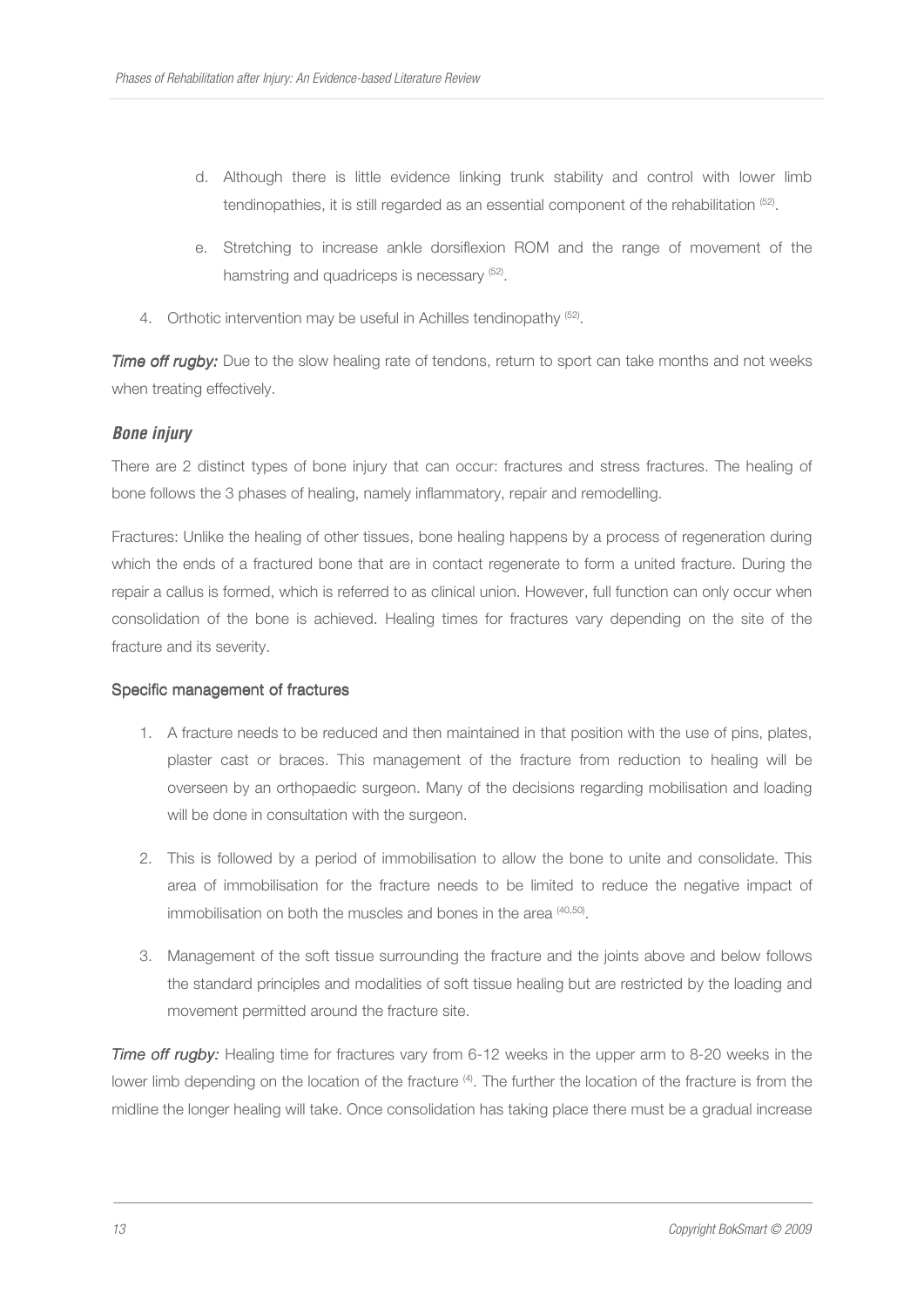in the loading of the bone. As a result the time off rugby will be months once the rehabilitation programme is complete.

**Stress fractures:** Remodelling constantly occurs in bone. Stress fractures are the result of repeated micro-trauma that is not corrected adequately by this remodelling phase. The time from diagnosis to return to sport is determined by the site of the stress fracture, length of the symptoms pre-diagnosis and the severity of the lesion (50). Stress fractures can be graded, using imaging, from mild (bone strain) to severe (bone stress) (13).

#### Specific management of stress fractures

- 1. The management of stress fractures includes an avoidance of the activity that is associated with the stress fracture development <sup>(13)</sup>. However, continued activity that does not load the area of the stress fracture is necessary to maintain fitness levels and rehabilitation needs to start early to correct certain risk factors which may have been identified.
- 2. Strengthening the muscles is important when managing stress fractures as this increases the amount of force that can be absorbed by the muscle, and so decreases the load on the bone (74). Similarly, flexibility and stability need to be evaluated and treated.

*Time off rugby:* An uncomplicated stress fracture takes 4-8 weeks to heal before the player can return to sport. However, as a result of the loading nature of the sport the return to sports activity must be done gradually to prevent overloading and recurrent injury at that site.

It is important to note that the healing, grading and treatment of muscle, tendon, ligament and bone injuries is given as a guideline. There are a number of factors which influence the time off rugby and therefore need to be considered when the management is planned and implemented.

#### *PHASES OF REHABILITATION*

The management of injuries for the stages of healing has been established. Dynamic loading in the form of exercise rehabilitation can be started as soon as the repair phase has begun (Figure 2).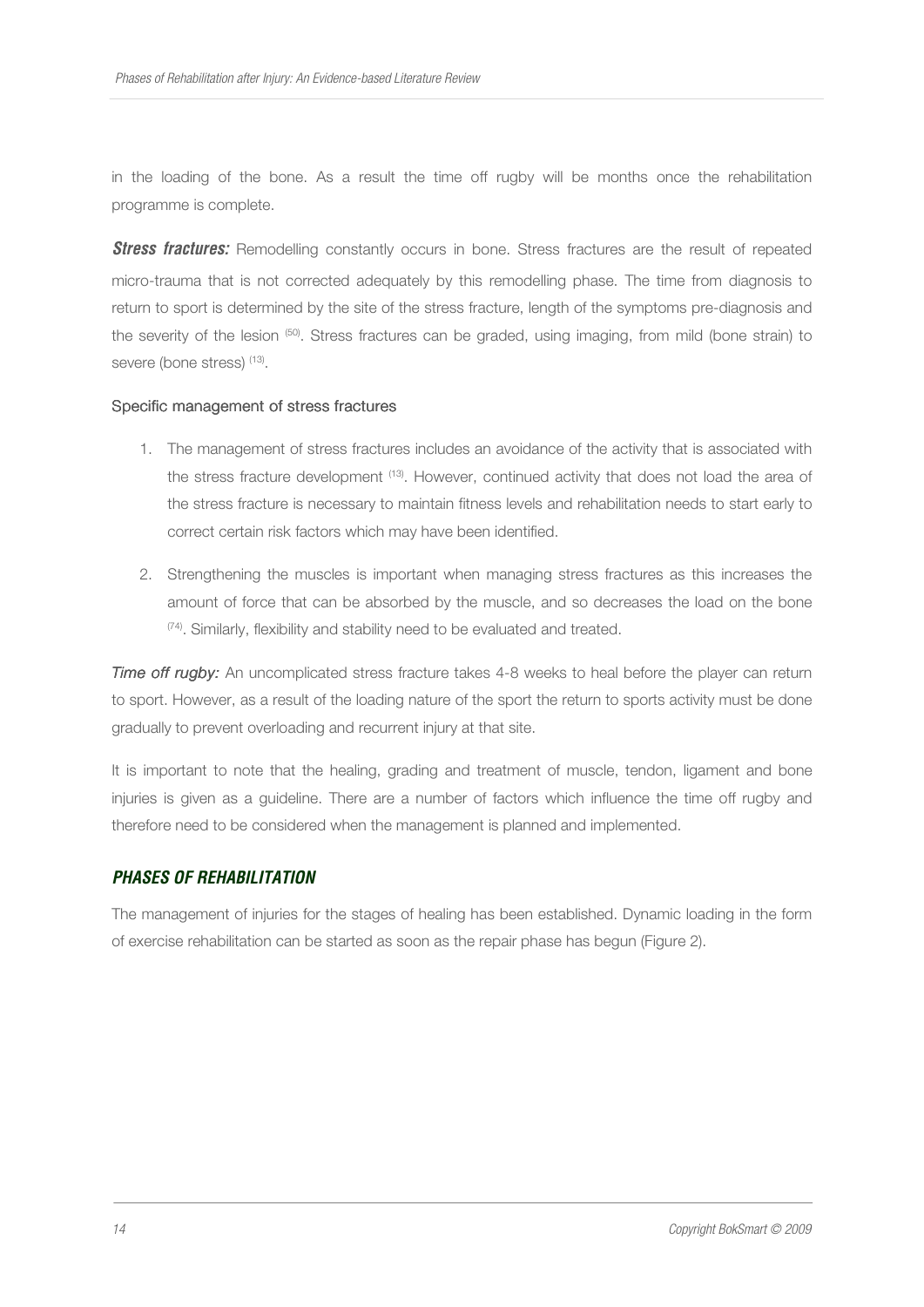

Figure 2. The interaction between the stages of healing and exercise rehabilitation.

Exercise rehabilitation for an injury is classically described to have 3 phases (cognitive, associative and autonomous (67,71). For the player, an additional phase relevant to return to play is added. The aims of the four phases are presented in Table 6.

## *TABLE 6. THE PHASES OF EXERCISE REHABILITATION OF THE INJURED PLAYER*

|                      | Phase 1<br><b>Cognitive phase</b>                                   | Phase 2<br><b>Associative</b><br>phase                     | Phase 3<br><b>Autonomous</b><br>phase                                                                          | Phase 4<br><b>Return to play</b>                                                                                       |
|----------------------|---------------------------------------------------------------------|------------------------------------------------------------|----------------------------------------------------------------------------------------------------------------|------------------------------------------------------------------------------------------------------------------------|
| Aims of the<br>phase | To activate and<br>isolate the local<br>stabilisers of the<br>ioint | To retrain<br>movement patterns<br>and isolated<br>muscles | The aim is dynamic<br>stabilisation with<br>emphasis on skill<br>training and<br>functional<br>rehabilitation. | This includes the<br>process by which<br>the player returns to<br>the team in a<br>graded process<br>until full return |

A summary of rehabilitation based on the 3 stages of healing is presented in Table 7. This table presents the member of the support team responsible for each phase and the basic management associated with each phase.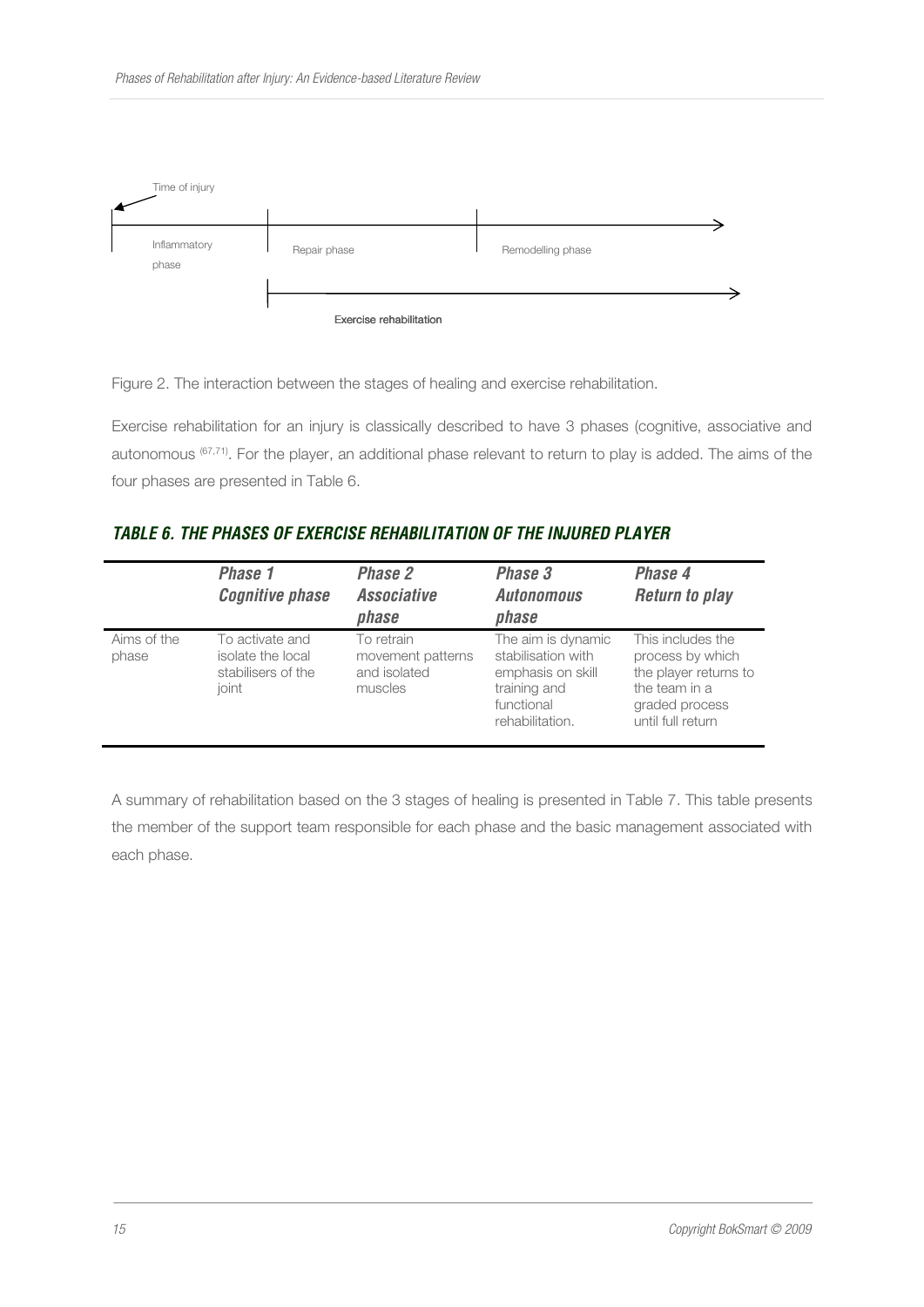## *TABLE 7. THE SUMMARY OF THE REHABILITATION PROCESS OF A PLAYER ACCORDING TO THE STAGES OF HEALING.*

| <b>Phase</b>          | <b>Duration</b>                                                            | <b>Description</b>                                                                                                                       | <b>Management</b>                                                                          | <b>Phase</b><br>managed by                                                                      |
|-----------------------|----------------------------------------------------------------------------|------------------------------------------------------------------------------------------------------------------------------------------|--------------------------------------------------------------------------------------------|-------------------------------------------------------------------------------------------------|
| Injury event          |                                                                            | Strength of tissue<br>drops, tissue tears,<br>bleeding starts                                                                            | Reduce impact<br>of injury.<br>Remove from<br>field.<br>Immobilise.                        | Physiotherapist,<br>doctor, medic,<br>or coach.                                                 |
| Inflammatory<br>phase | $1-5$ days                                                                 | Inflammatory cells<br>enter the injury site<br>and a delicate scar<br>network is formed.<br>There is no increase in<br>tensile strength. | RICE.<br>Immobilisation<br>for the first 1-3<br>days.                                      | Medical doctor<br><b>Or</b><br>physiotherapist.                                                 |
| Regeneration<br>phase | Day 5-10 to<br>week 10-12<br>(Dependent on<br>the extent of the<br>damage) | Collagen is laid down<br>and a scar is formed.<br>There is a gradual<br>increase in tensile<br>strength.                                 | Mobilisation of<br>the scar and<br>joints. Exercise<br>rehabilitation<br>and stretching.   | Initially<br>physiotherapist,<br>biokineticist may<br>become<br>involved later in<br>the phase. |
| Remodelling<br>phase  | Starts around<br>Day 21 to 6-12<br>months                                  | Strength increases as<br>cross-bridges<br>(connections between<br>muscle fibres) are<br>formed. The scar<br>starts to contract.          | Stretching is<br>essential.<br>Continued<br>strengthening<br>of the muscle<br>unit occurs. | Physiotherapist,<br>biokineticist,<br>trainer and<br>coach                                      |

For the rehabilitation process to be successful, communication between the medical team, player, coach and trainer is critical. An interdisciplinary approach to the player's injuries has been described (14). The ideal scenario would involve the medical team (team doctor, physiotherapist, biokineticist), trainer, coach, player and any other necessary people meeting at the time of the injury and discussing diagnosis and management to ensure that each member of the team supports the process being undertaking prior to starting the rehabilitation.

## *RETURN-TO-PLAY*

Return-to-play is defined as *'the process of deciding when an injured or ill player may safely return to practice or competition"* (59). Early return to training and sport are considered sensible goals if the rate of return is based on the muscle affected, the severity of the injury and the position of the player (66). This should remain true for most injuries although the time-frame for returning to rugby may be different due to the contact nature of the sport.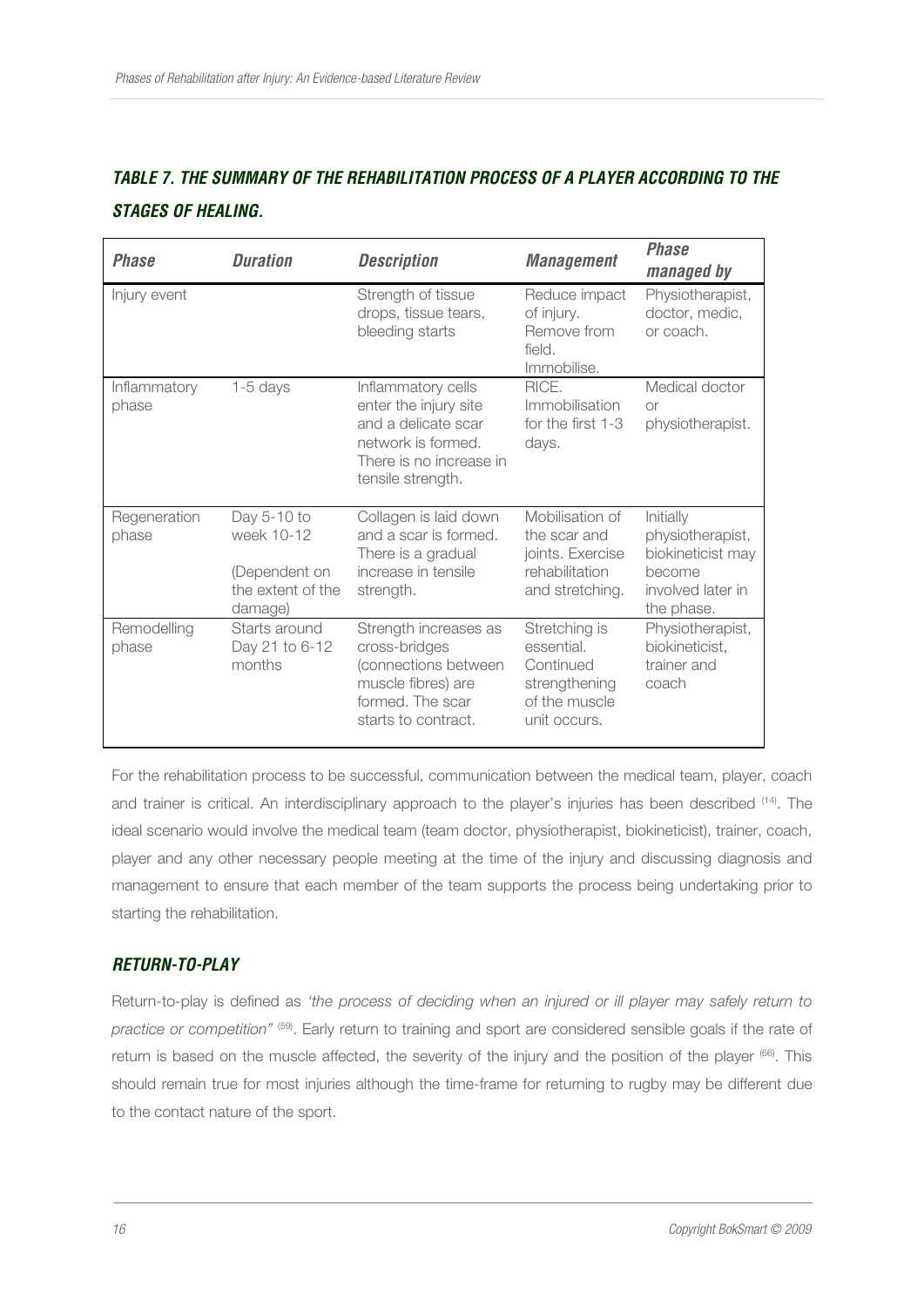There are 2 basic principles guiding the return to sport specific training following a muscle injury. Firstly, the flexibility of the injured tissue should be the same as the uninjured tissue, and secondly, there should be pain-free use of the muscle during basic movements  $^{(42)}$ . This is a sensible quideline to use for all injuries.

Radiological evidence of tendinopathy may persist for longer than the symptoms <sup>(15)</sup>, so assessment of return to sport needs to be made on the basis of reliable outcome measurement tools and specific clinical tests (52). Regular evaluation using questionnaires such as the VISA questionnaire for patella and Achilles tendons allows progress to be monitored throughout the rehabilitation programme (83). Functional clinical tests to assess the muscle tendon function (such as heel-raise test) and pelvic and lower limb kinetic chain function (such as a number of the hop test) need to be constantly evaluated to ensure rehabilitation is progressing.

Guidelines for return-to-play are difficult to apply as there are a number of factors which may influence the recommendations <sup>(59)</sup>. Firstly, there is a medical component, which is constantly changing as the base of knowledge improves. Secondly, social and economic factors constantly influence a player's return to play, especially with regards to income. Thirdly, the "political" influence of who makes the final decision on return-to-play, has an impact on the decision. Finally, the legal issues surrounding return-toplay, and the medical team's responsibility with regard to player safety need to be considered. For this reason it is imperative that guidelines for return-to-play be compiled by the medical support team to ensure that there is a standard process which can be followed. Although there are already a number of return-to-play documents prepared for different types of injuries (e.g. shoulder instability and lumbar spine conditions  $(21,58)$  it is important that each team develops its own quidelines.

Once a player has been medically cleared to return-to-play there are some fundamental steps that need to be followed:

- 1. The player has to fulfill the fitness standards of the team he is returning to.
- 2. The player needs to pass some skill specific tests applicable to his playing position.
- 3. The player may then begin practicing with the team.
- 4. Exposure to the match situation should be gradual, with the match time gradually increasing.

There are simple guidelines which need to be developed by each team with contributions and support from each member of the medical team.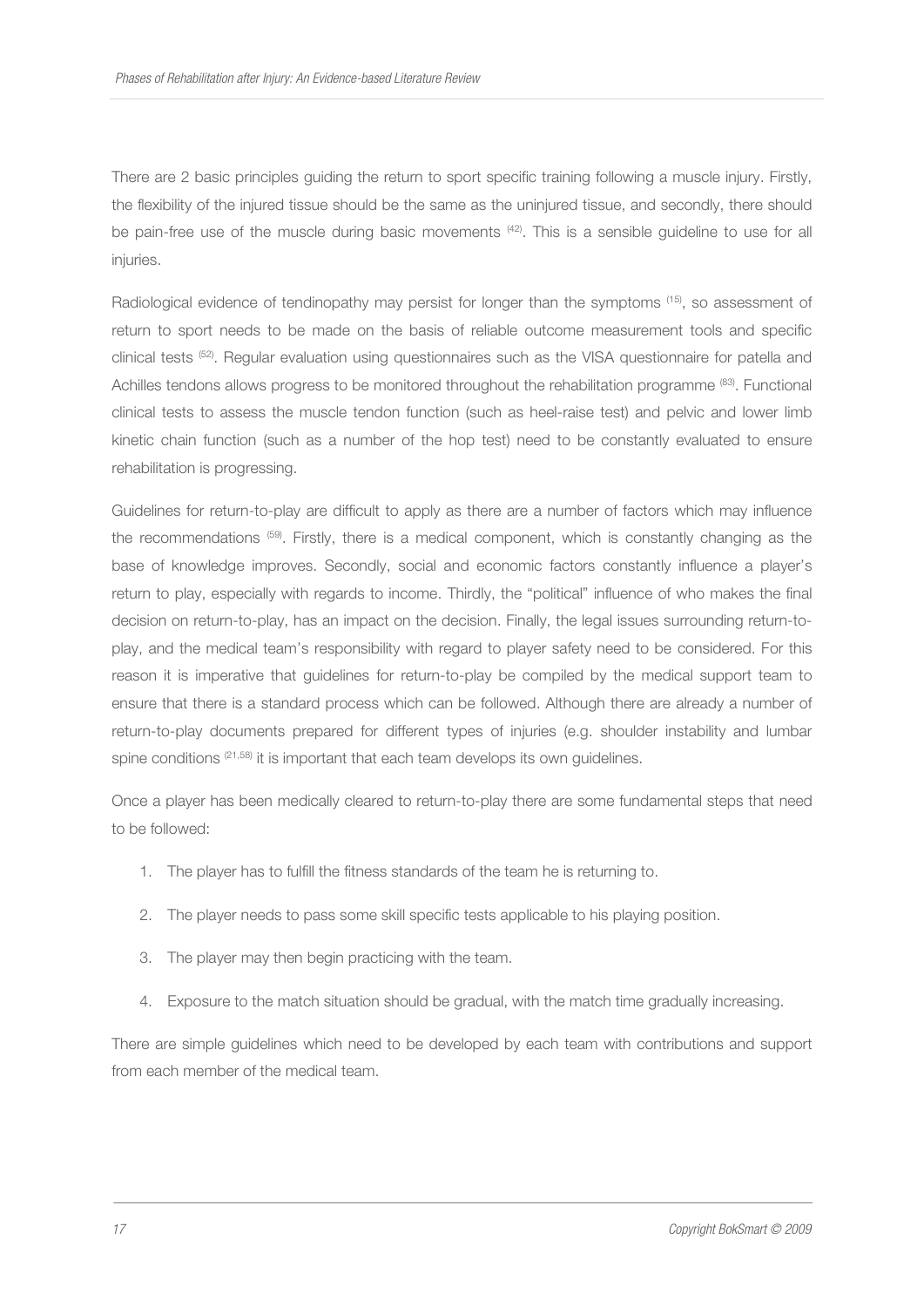## *CONCLUSION*

This document has provided evidence for principles of best practice relative to muscle, tendon, ligament and bone. Guidelines have been provided with regards to the process and the time-frame associated with injury to these tissues. Below is an example of how these principles have been applied to a hamstring injury in a rugby player.

## *CASE STUDY EXAMPLE*

A brief case study of a 24-year-old with recurrent hamstring injury to his right leg is presented to demonstrate the treatment of a patient with respect to the stages of healing. This is a common injury amongst rugby players. Further, the risk of a hamstring injury recurring is high.

A 24-year-old rugby player sustained a hamstring injury while sprinting for the tryline in the second half of a game. He felt his hamstring "go" and stopped running abruptly. The physiotherapist attended to him on the field. The player was assessed on the field and based on pain and inability to straight leg raise beyond 40º, was removed from the field. Clinical findings and an ultrasound confirmed a Grade 2 injury of the right hamstring. This was a recurrent injury, with the primary injury occurring two weeks prior.

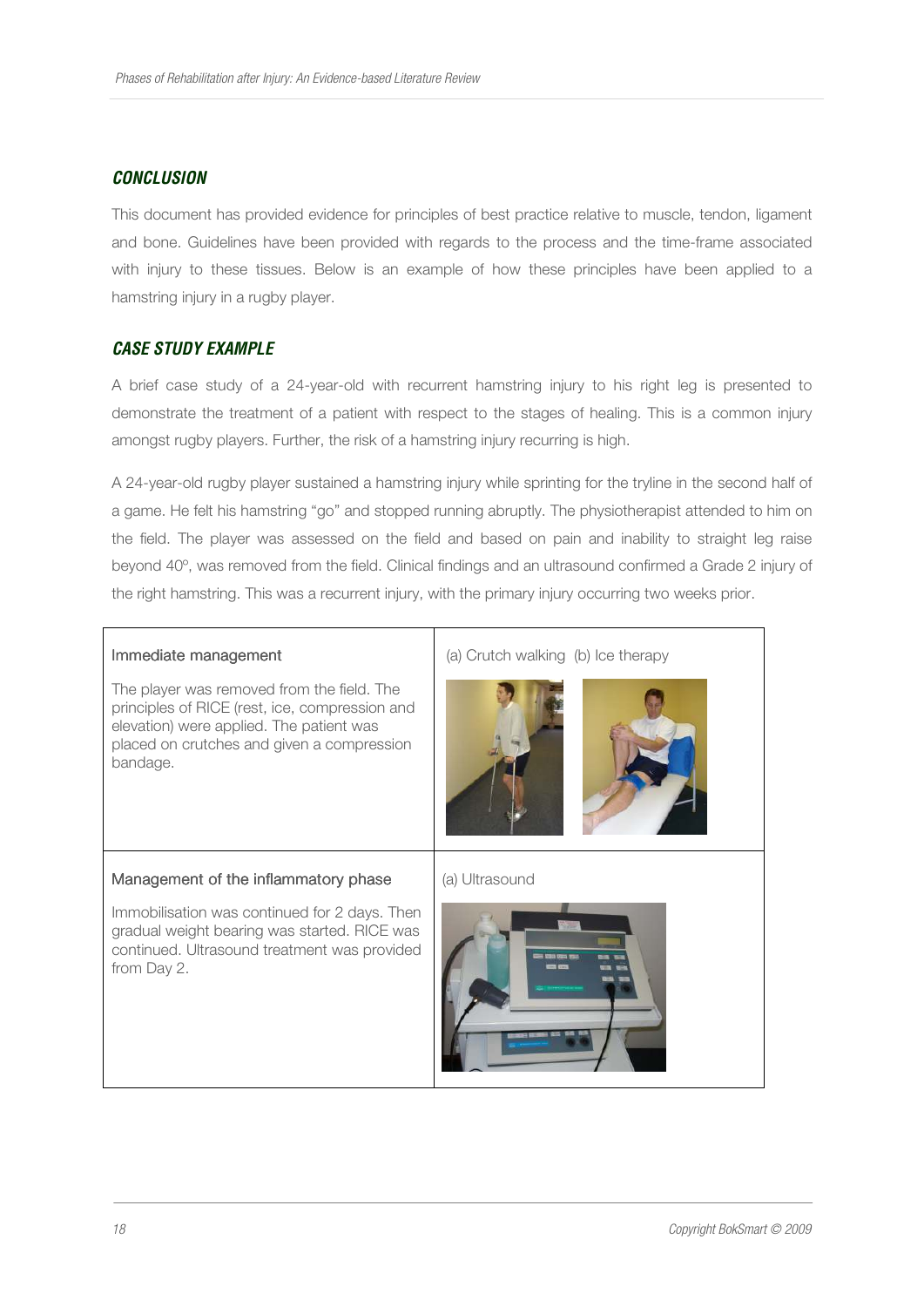#### Management of the repair phase

Specific soft tissue mobilisation (SSTM) was started on Day 5. This involves transverse mobilisation of the soft tissue to provide mechanical loading for the developing scar. By the start of week 3, the SSTM was combined with a physiological stretching position to further load the scar. Graded stretching was started on Day 5. Stretching was done to a point short of pain by the start of week 3. This was done with minimal discomfort. Dynamic loading in the form of exercise rehabilitation was started at this stage. This included a progression from isometric, to concentric, to eccentric loading (The exercise rehabilitation programme initiated in this phase is discussed in detail below).

(a) Specific soft tissue mobilisation (SSTM)

These techniques apply a longitudinal tension by exerting a pressure 90° to the soft tissue (35)



(b) Physiological loading

A longitudinal stretch is applied by the therapist (35)



(c) Combination of  $(a) + (b)$   $(35)$ 

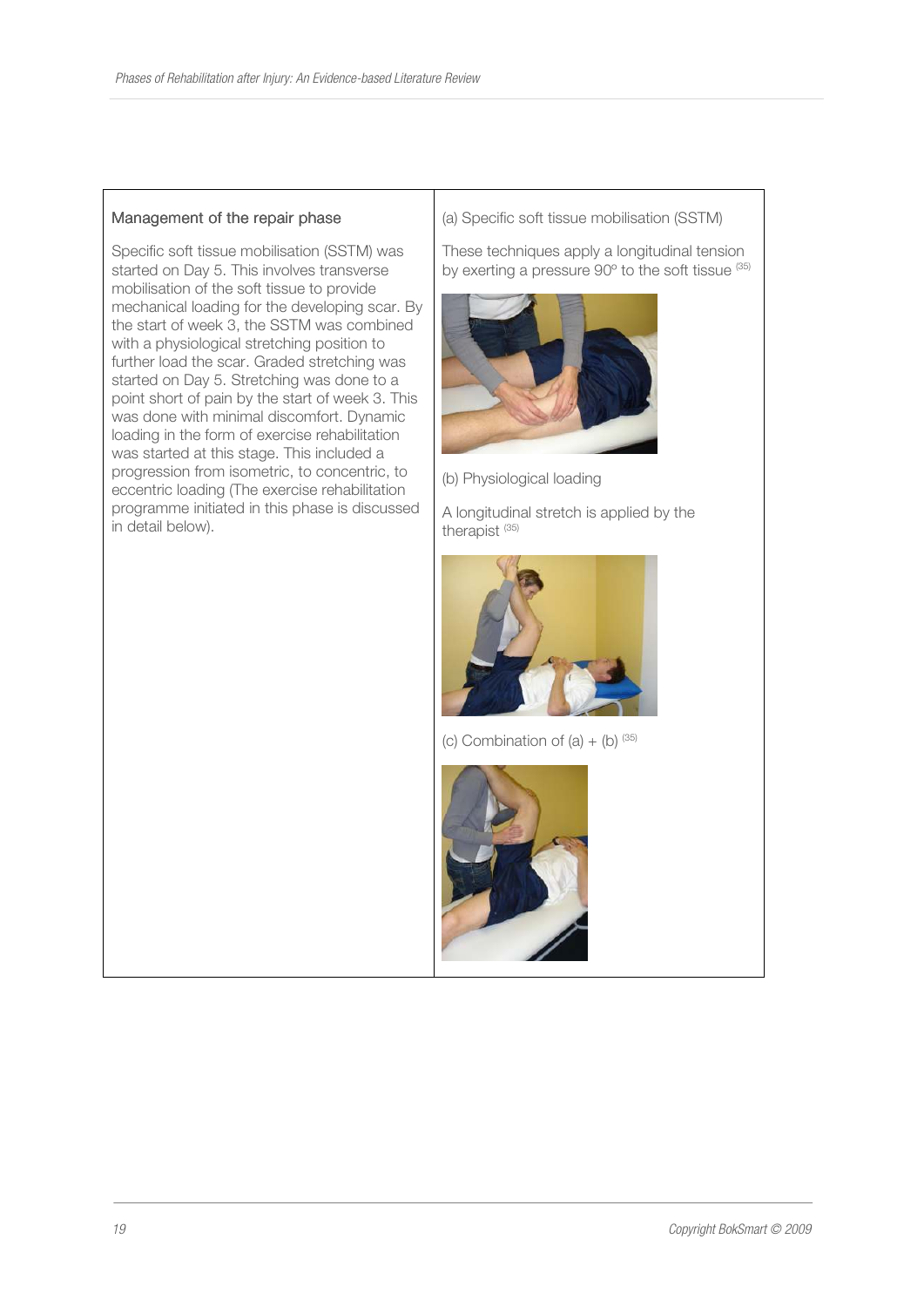#### Management of the remodelling phase

Exercise rehabilitation is the primary focus of this phase. The player continued through until functional and skills rehabilitation was complete.

Rehabilitation protocol is presented below.

Stretching: 3x30 seconds, 3xdaily. This is started in the repair phase but is only done to the point of mild discomfort.



Exercise rehabilitation: This included hamstring and trunk stability rehabilitation, which proceeded to fullbody, functional rehabilitation.

#### Initial or cognitive phase (Day 5-8)

This included isometric contractions of the hamstring muscle and isolation of the transversus abdominis.

(a) Isometric contraction of the hamstring muscles.

(b) Isolation and activation of the transversus abdominus.

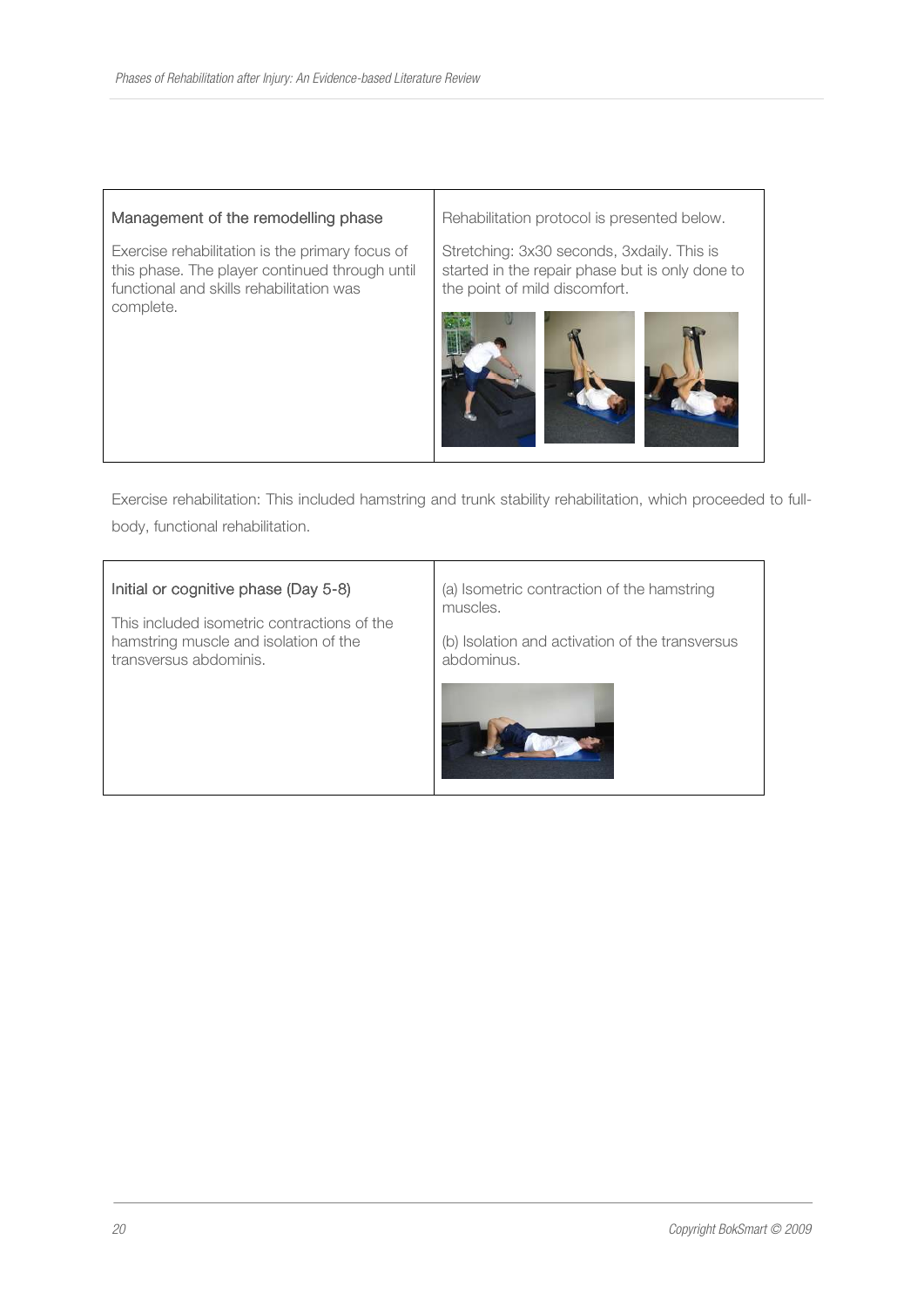#### Dynamic loading or associative phase (Day 6-14)

This phase included simple exercises aimed at both the isolated hamstring muscle and basic trunk stability exercises. Exercises included hamstring wobbles, bridging, bridging on the ball, segmental bridging.

#### Hamstring exercises

(a)Hamstring wobbles (37)



(b) Bridging series on the ball





(c) The 'interflora'



(d) Cycling (non-weight bearing) for cardiovascular fitness

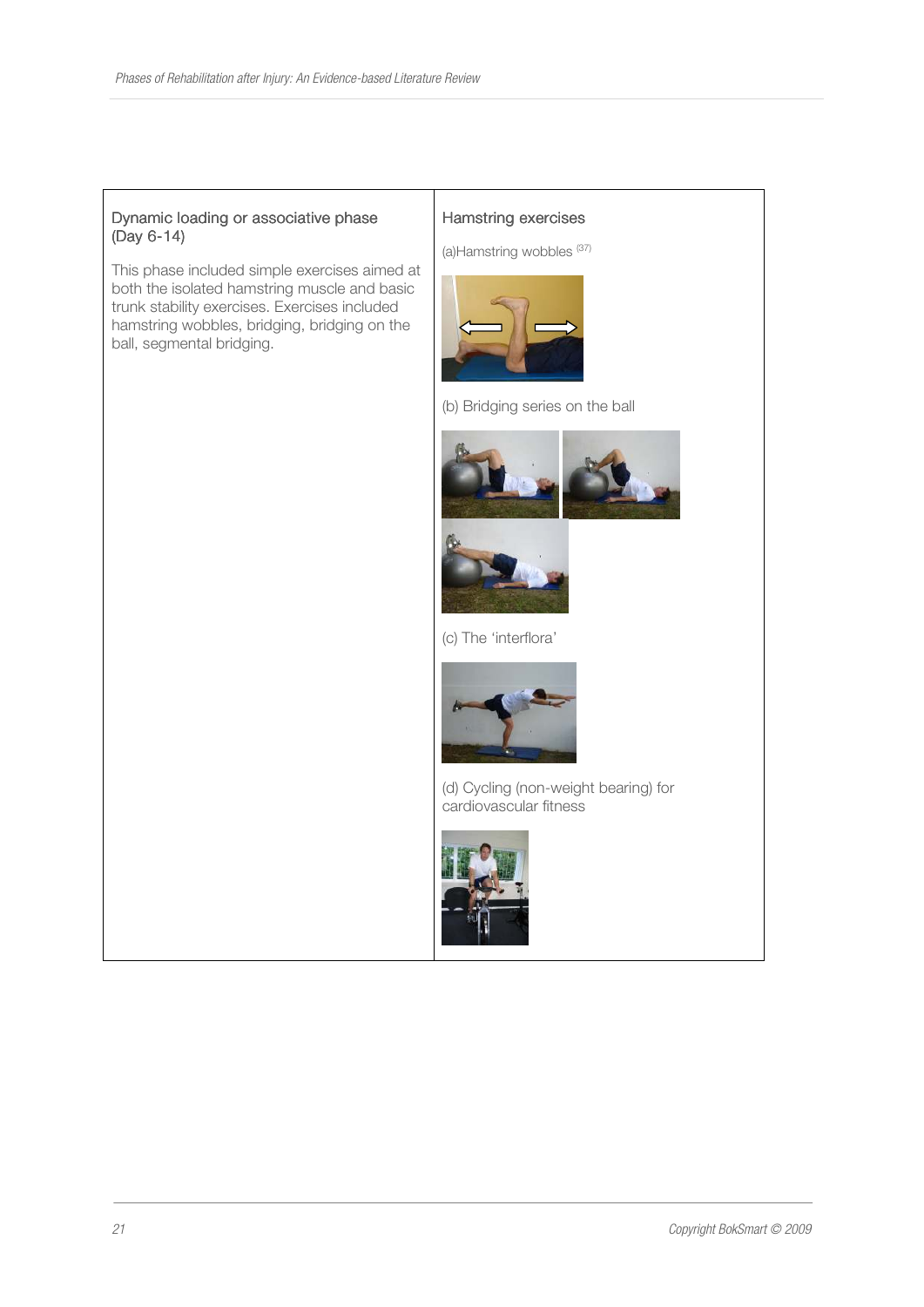#### Functional loading or autonomous stage

The stage was characterised by functional loading activities and the introduction of skills training. Exercises included the diagonal arm squat, bridging with leg extension, and ball crunches. Functional loading included a graded running programme (started at Day 10) in straight lines, progressing to multiple directions by the 3rd week. Agility and ladder drills.

#### Advanced hamstring exercises

(a) Alternate leg raise from bridging on ball



(b) Diagonal arm squat



(c) Ball crunches



(d) Forward lean of trunk from kneeling (37)



22 Copyright BokSmart © 2009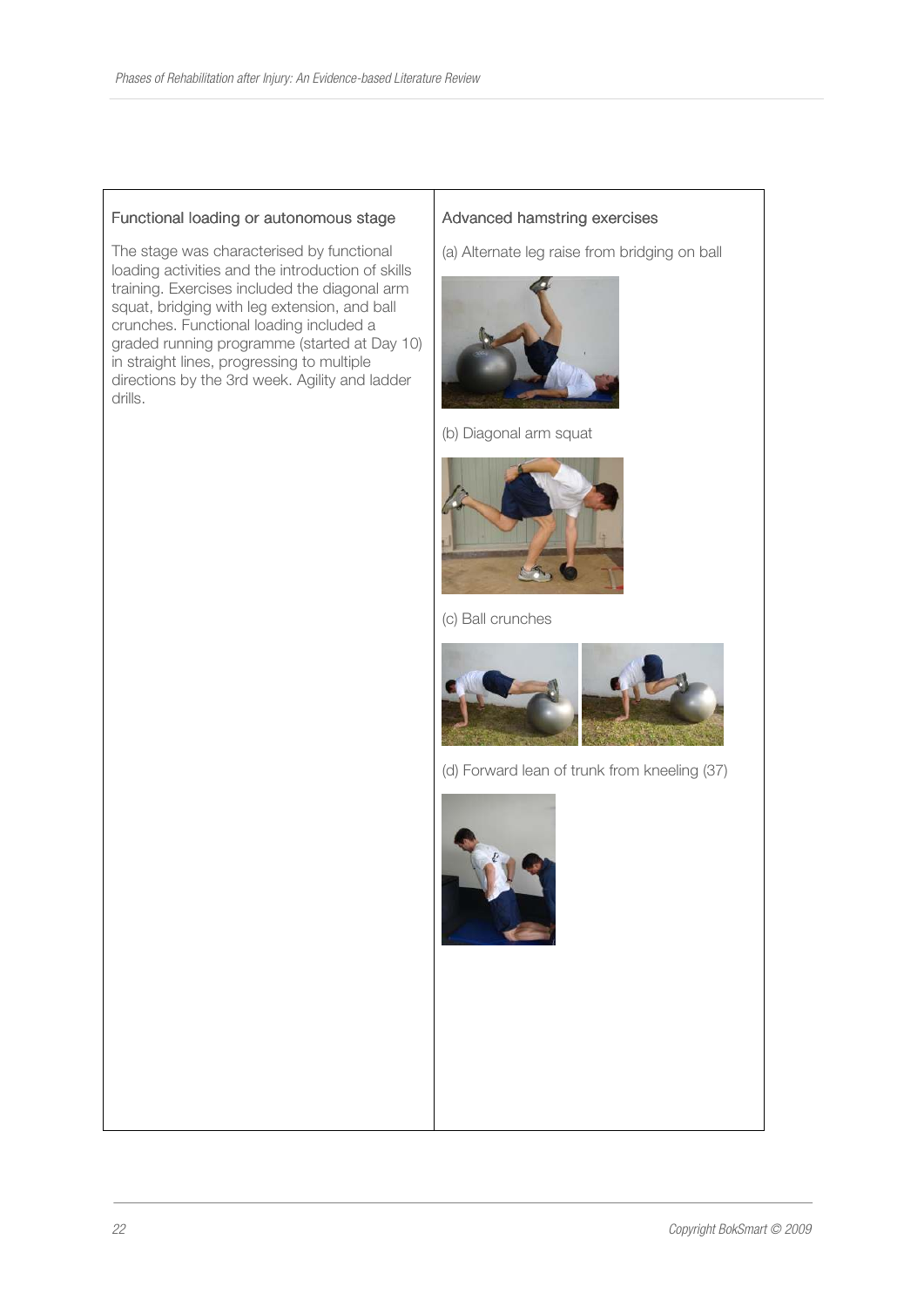

## *RETURN TO SPORT*

This player joined practice at half pace (50%) at the end of week 3, progressing to a full practice by the end of week 4. He played the first half for the next 2 weeks and only returned for a full game by week 7. He continued with his hamstring stretching and functional rehabilitation exercises for 6 months after the injury.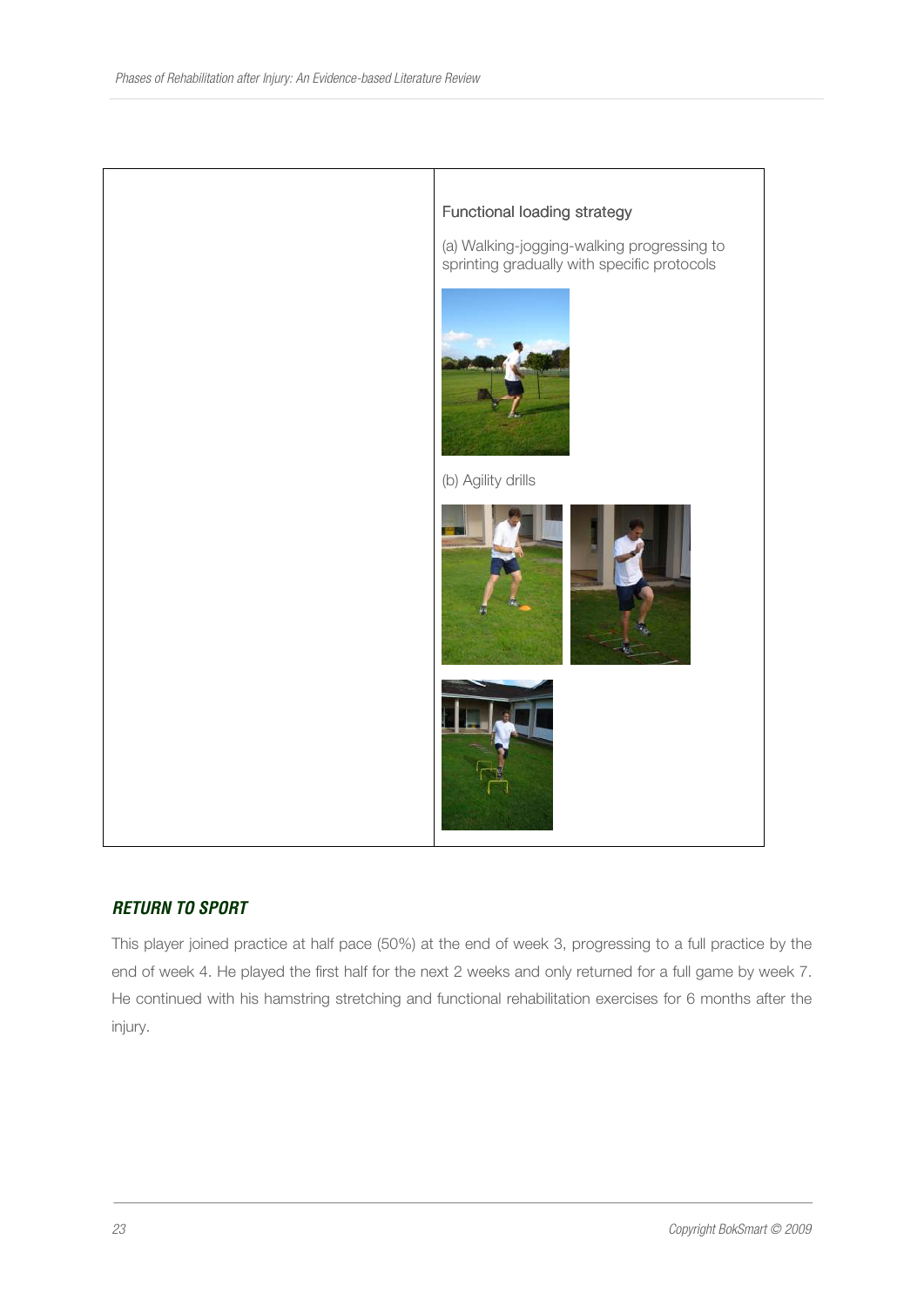## *AUTHOR'S BIOGRAPHY*

Janine Gray is a Physiotherapist, Medical Co-ordinator of the High Performance Cricket Centre, and part-time lecturer at the University of Cape Town.

## *REFERENCES*

- 1. ALLEN AA, HARNER CD. When your patient injures the posterior cruciate ligament. Journal of Musculoskeletal Medicine. 13: 44-55. 1996.
- 2. ANDERSON AF, SNYDER RB. LIPSCOMB AB. Anterior cruciate ligament reconstruction: a prospective randomised study of three surgical methods. American Journal of Sports Medicine. 29: 272-279. 2001.
- 3. ASTROM M, RAUSING A. Chronic Achilles tendinopathy. A survey of surgical and histological findings. Clinical Orthopaedics. 316: 151-164. 1995.
- 4. ATKINSON K, COUTTS F, HASSENKAMP. Physiotherapy in Orthopaedics. Churchill Livingstone, Edinburgh. 1999.
- 5. BATHGATE A, BEST JP, CRAIG G, JAMIESON M. A prospective study of injuries to elite Australian rugby union players. British Journal of Sports Medicine. 36: 265-269. 2002.
- 6. BEST JP, MCINTOSH AS, SAVAGE TN. Rugby World cup 2003 injury surveillance project. British Journal of Sports Medicine. 39: 812-812. 2005.
- 7. BIRD YN, WALLER SW, MARSHALL SW. The New Zealand rugby injury and surveillance project. V. Epidemiology of a season of rugby union. British Journal of Sports Medicine. 32: 319- 325. 1998.
- 8. BROOKS JHM, FULLER CW, KEMP SPT, REDDIN DB. A prospective study of injuries and training amongst the England 2003 Rugby World Cup squad. British Journal of Sports Medicine. 39: 288-293. 2005BROOKS JHM, FULLER CW, KEMP SPT, REDDIN DB. Epidemiology of injuries in English professional rugby union: Part 1 match injuries. 39: 757-766. 2005
- 9. BROOKS JHM, FULLER CW, KEMP SPT, REDDIN DB. Epidemiology of injuries in English professional rugby union: Part 2 training injuries. 39: 767-775. 2005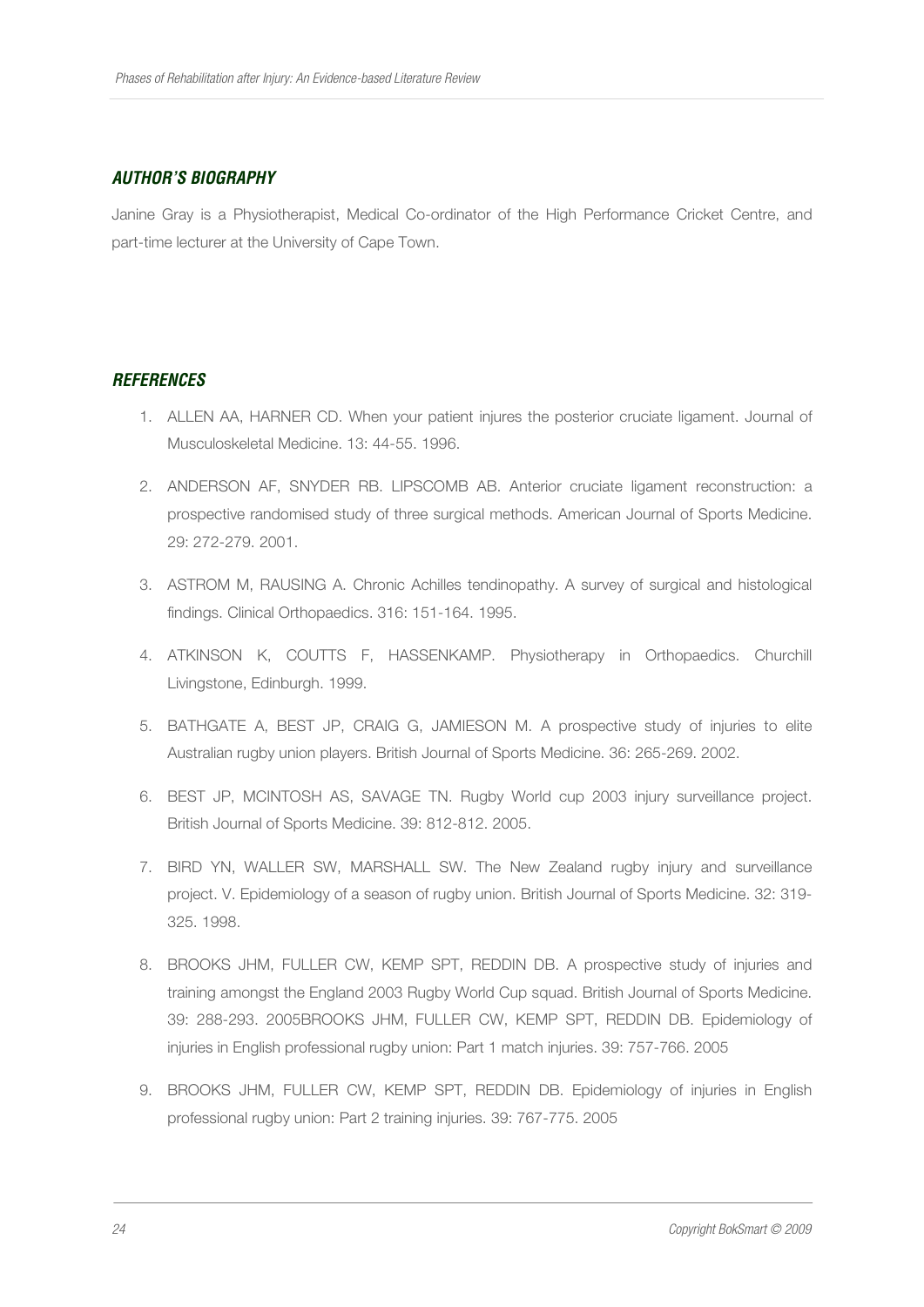- 10. BROOKS JHM, FULLER CW, KEMP SPT, REDDIN DB. Incidence, risk, and prevention of hamstring muscle injuries in professional rugby union. American Journal of Sports Medicine. 34(8): 1297-1306. 2006.
- 11. BROOKS JHM, KEMP SPT. Recent trends in rugby union injuries. Clinics in Sports Medicine. 27: 51-73. 2008.
- 12. BRUKNER P, KAHN K. Low back pain. In: Clinical Sports medicine. McGraw-Hill Companies, Inc. 2001. pp. 9-29.
- 13. BURWITS L, MOORE PM, WILKINSON DM. Future directions for performance-related sports science research: an interdisciplinary approach. Journal of Sports Sciences. 12(1): 93-109. 1994.
- 14. COOK J, KHAN K, KISS SS, GRIFFITHS L. Patellar tendinopathy in junior basketball players: a controlled clinical and ultrasonographic study of 268 patellar tendons in players aged 14-18 years. Scandinavian Journal of Medicine and Science in Sports. 10(4):216-20. 2000.
- 15. COOK J, KHAN K, PURDAM C. Patella tendinopathy: pathomechanics and a modern approach to treatment. International Sports Medicine Journal. 2(1): 1-12. 2001.
- 16. COOK J, KHAN K, PURDAM C. Achilles tendinopathy. Manual Therapy. 7(3): 121-130. 2002.
- 17. DALLALANA RJ, BROOKS JH, KEMP SP, WILLIAMS AM. The epidemiology of knee injuries in English professional rugby union. American Journal of Sports Medicine. 35(5): 818-830. 2007.
- 18. DEAL DN, TIPTON J, ROSENCRANCE E, CURL WW, SMITH TL. Ice reduces edema: a study of microvascular permeability in rats. Journal of Bone and Joint Surgery (Am). 84: 1573-1578. 2002.
- 19. DEVLIN L. Recurrent posterior thigh pain symptoms detrimental to performance in rugby union: predisposing factors. Sports Medicine. 29(4): 273-287. 2000.
- 20. ECK JC, RILEY LH. Return to play after lumbar spine conditions and surgeries. Clinics in Sports Medicine. 23: 367-379. 2004.
- 21. EVANS P. The healing process at cellular level: a review. Physiotherapy. 66(8): 256-259. 1980.
- 22. EYRE DR, PAS M, GALLOP PM. Cross-linking collagen and elastin. Annual Review of Biochemistry. 53: 717-748. 1984.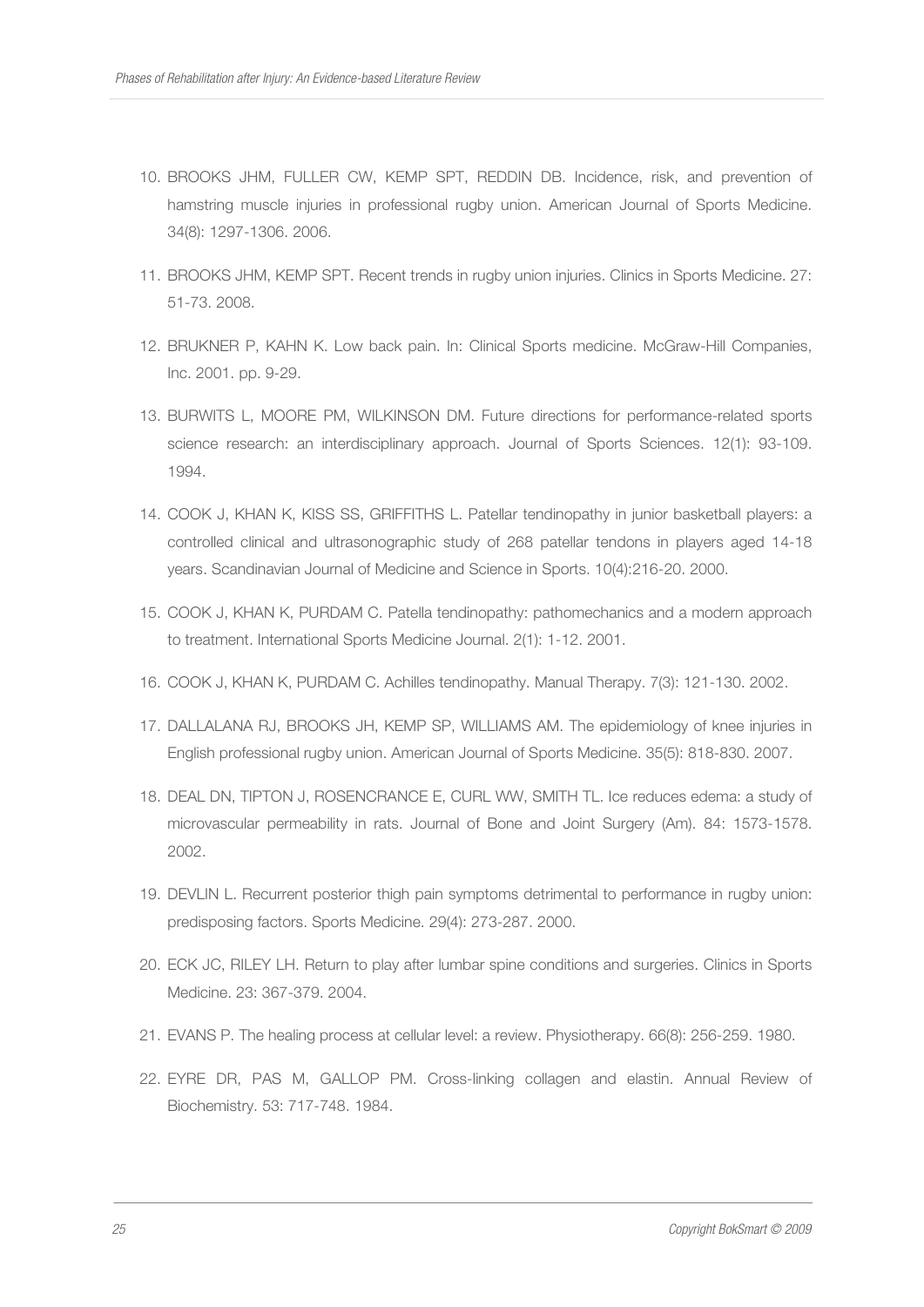- 23. FORRESTER JC, SEDERFELDT BH, HAYES TL, HUNT TK. 'Wolff's law in relation to the healing skin wound'. Journal of Trauma. 10(9): 770-779. 1970.
- 24. FRANK CB. Ligament structure, physiology and function. Journal of Musculoskeletal and Neuronal Interactions. 4(2): 199-201. 2004.
- 25. FRANK C, SHRIVE N, HIRAOKA H, NAKAMURA N, KANEDA Y, HART D. Optimisation of the biology of soft tissue repair. Journal of Science and Medicine in Sport. 2: 190-210. 1999.
- 26. FULLER CW, BROOKS JHM, CANCEA RJ, HALL J, KEMP SP. Contact events in rugby union and their propensity to cause injury. British Journal of Sports Medicine. 41: 862-867. 2007.
- 27. FULLER CW, DRAWER S. The application of risk assessment in sport. Sports Medicine. 34(6): 349-356. 2004.
- 28. FULLER CW, LABORDE F, LEATHER RJ, MOLLOY MG. International Rugby Board Rugby World Cup 2007. Injury surveillance study. British Journal of Sports Medicine. 42: 452-459. 2008.
- 29. GARRAWAY WM, LEE AJ, HUTTON SJ, RUSSELL EBAW, MACLEOD DAD. Impact of professionalism on injuries in rugby union. British Journal of Sports Medicine. 34: 348-351. 2000.
- 30. GROUNDS M. Towards understanding skeletal muscle regeneration. Pathology Research and Practice. 187: 1-22. 1991.
- 31. HEADEY J, BROOKS JHM, KEMP SPT. The epidemiology of shoulder injuries in English professional rugby union. The American Journal of Sports Medicine. 35 (9): 1537-1543. 2007.
- 32. HEFTI FL, KRESS A, FASEL J, MORSCHER EW. Healing of the transected anterior cruciate ligament in the rabbit. Journal of Bone and Joint Surgery (Am). 73A: 373-383. 1991.
- 33. HOLSHAUSEN LJ, SCHWELLNUS MP, JAKOET I, PRETORIUS AL. The incidence and nature of injuries in South African rugby players in the rugby Super 12 competition. South African Medical Journal. 96: 1260-1265. 2006.
- 34. HUNTER G. Specific soft tissue mobilisation in the treatment of soft tissue lesions. Physiotherapy. 80 (1): 15-21. 1994.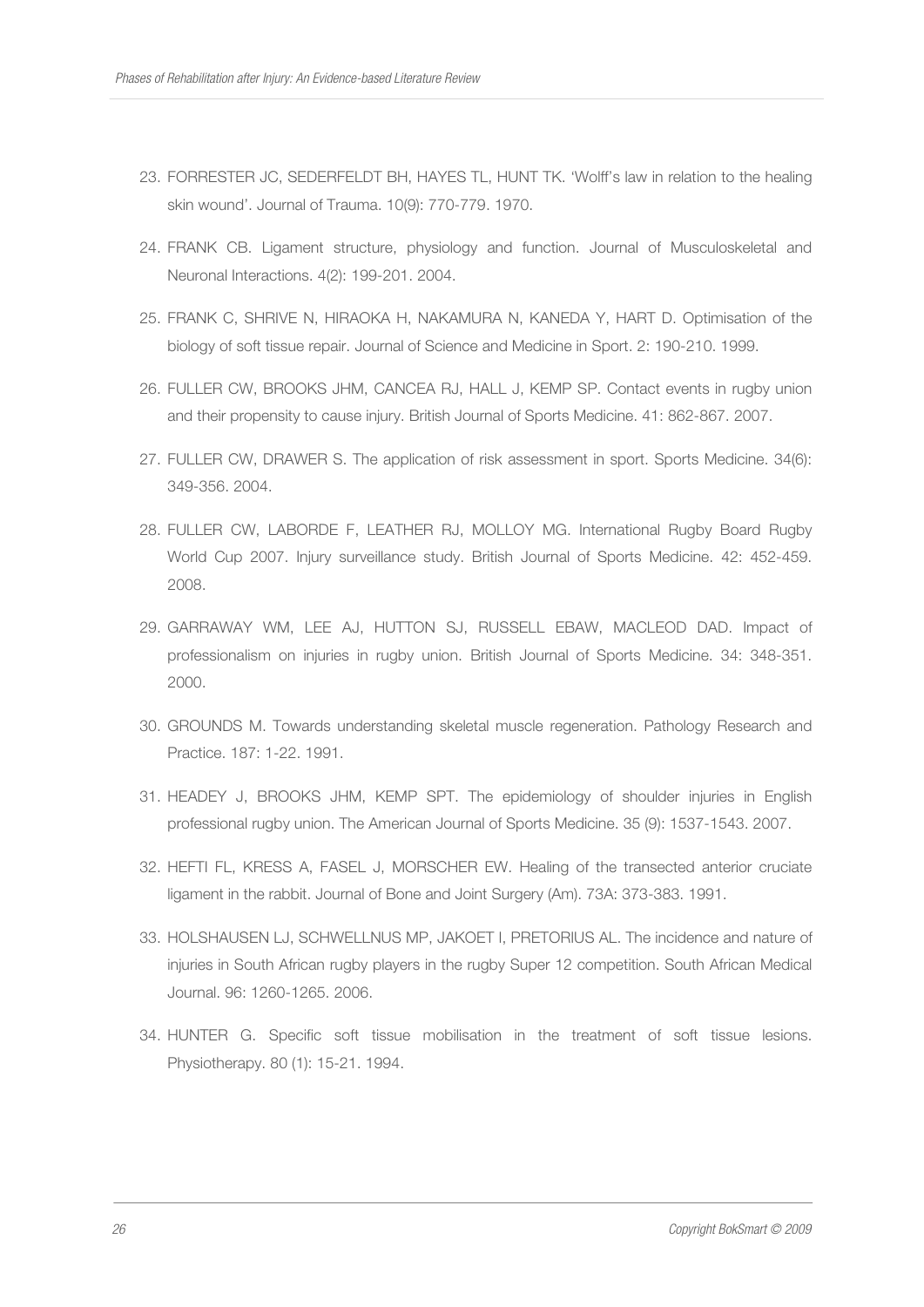- 35. HUNTER G. Specific soft tissue mobilisation in the management of soft tissue dysfunction. Manual Therapy. 3(1): 2-11. 1998.
- 36. HUNTER DG, SPEED CA. The assessment and treatment of chronic hamstring/posterior thigh pain. Best Practice and Research Clinical Rheumatology. 21(2): 261-277. 2007.
- 37. HURME T, RANTANEN J, KALIMO H. Effects of early cryotherapy in experimental skeletal muscle injury. Scandinavian Journal of Medicine and Science in Sports. 3: 4-51. 1993.
- 38. JÄRVINEN M. Healing of a crush injury in rat striated muscle, 2: a histological study of the effect of early mobilisation and immobilisation on the repair processes. Acta Pathologica et Microbiologica Scandinavica. Section A. Pathology. 83A: 269-282. 1975.
- 39. JÄRVINEN M. Healing of a crush injury in rat striated muscle. 4. Effect of early mobilisation and immobilisation on the tensile properties of gastrocnemius muscle. Acta Chirugica Scandinavica. 142: 47-56. 1976.
- 40. JÄRVINEN TAH, JÄRVINEN TLP, KÄÄRIÄINEN M, ÄÄRIMAA V, VAITTINEN S, KALIMO H, JÄRVINEN M. Muscle injury: optimising recovery. Best Practice and Research Clinical Rheumatology. 21(2): 317-331. 2007.
- 41. JÄRVINEN TAH, JÄRVINEN TLP, KÄÄRIÄINEN M, KALIMO H, JÄRVINEN M. Muscle injury: Biology and treatment. American Journal of Sports Medicine. 33(5): 745-764. 2005.
- 42. JÄRVINEN M, LEHTO MUK. The effects of early mobilisation and immobilisation on the healing process following muscle injuries. Sports Medicine. 15: 78-79. 1993.
- 43. JONSSON P, ALFREDSON H. Superior results with eccentric compared to concentric quadriceps training in patients with jumper's knee: a prospective randomised study. British Journal of Sports Medicine. 39: 847-850. 2005.
- 44. JÖSSA L, KANNUS P. Human Tendons. Champaign (IL): Human Kinetic. 576: 4-95. 1997.
- 45. JUNGE A, CHEUNG K, EDWARDS T, DVORAK J. Injuries in youth amateur soccer and rugby comparison of incidence and characteristics. British Journal of Sports medicine. 38: 168-172. 2004.
- 46. KÄÄRIÄINEN M, JÄRVINEN T, JÄRVINEN M, RANTANEN J, KALIMO H. Relation between myofibers and connective tissue during muscle injury repair. Scandinavian Journal of Medicine and Science in Sports. 10: 332-337. 2000.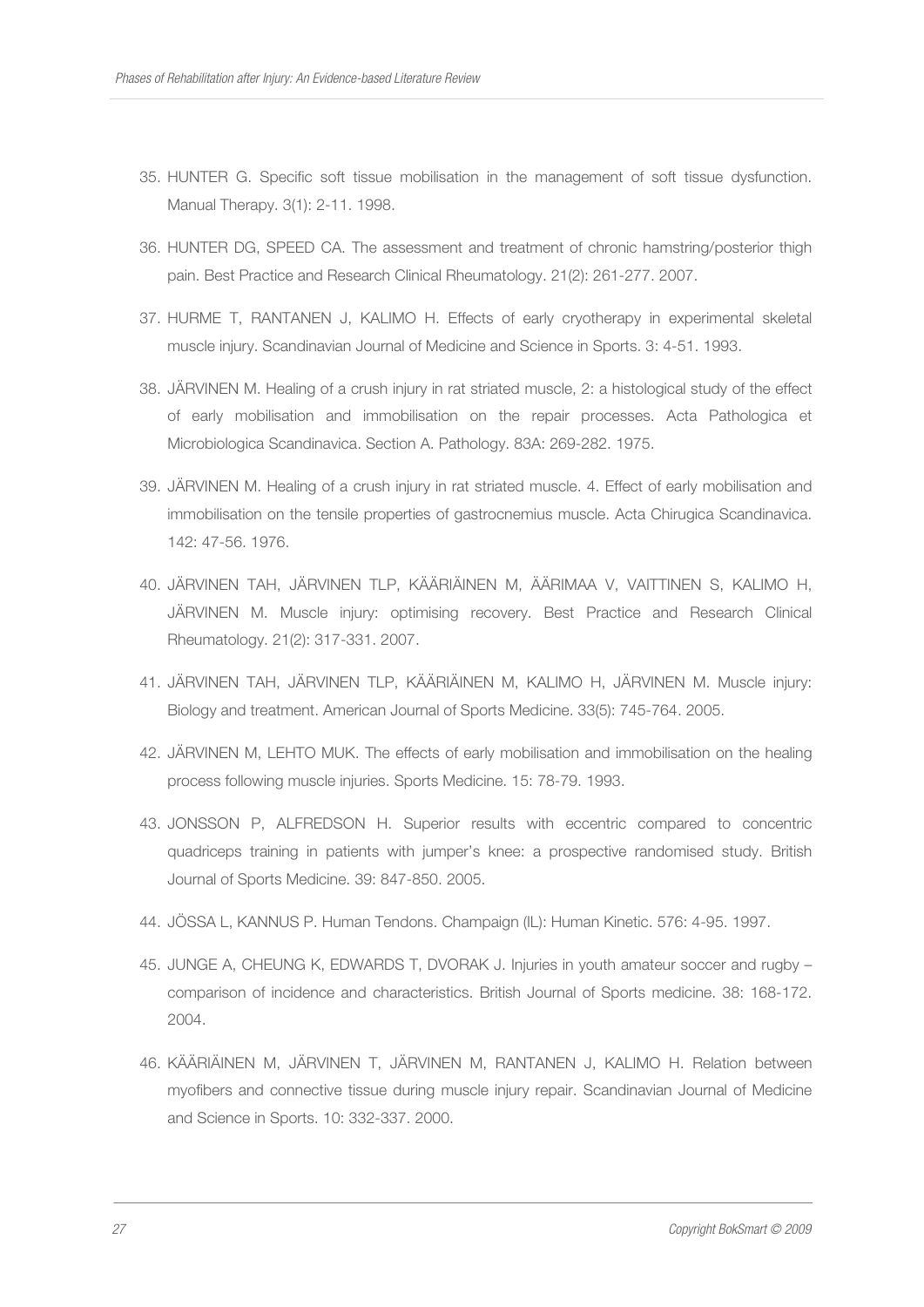- 47. KÄÄRIÄINEN M, KÄÄRIÄINEN J, JÄRVINEN TLN, SIEVANEN H, KALIMO H, JÄRVINEN M. Correlation between biomechanical and structural changes during the regeneration of skeletal muscle after laceration injury. Journal of Orthopaedic Research. 16: 197-206. 1998.
- 48. KALIMO H, RANTANEN J, JÄRVINEN M. Muscle injuries in Sport. Baillieres Clinics in Orthopaedics. 2: 1-24. 1997.
- 49. KANNUS P, BENNELL K. Bone. In: Kolt GS & Snyder-Mackler L (Eds) Physical Therapies in Sport and Exercise. Churchill Livingstone. 2007. PP: 59-81.
- 50. KHAN KM, COOK JL, BONAR SF, HARCOURT P, ASTROM M. Histopathology of common tendinopathies. Update and implications for clinical management. Sport Medicine. 6: 393-408. 1999.
- 51. KOUNTOURIS A, COOK J. Rehabilitation of Achilles and patellar tendinopathies. Best Practice and Research Clinical Rheumatology. 21(2): 295-316. 2007.
- 52. KUJULA UM, ORAVA S, JÄRVINEN M. Hamstring injuries: current trends in treatment and prevention. Sports Medicine. 23: 397-404. 1997.
- 53. KUSCHEL R, DEININGER M, MEYERMANN R, BOMEMANN A, YABLANKA-REUVENI S, SCHLUESENER HJ. Allograft inflammatory factor-1 is expressed by macrophages in injured skeletal muscle and abrogates proliferation and differentiation of satellite cells. Journal of Neuropathology and Experimental Neurology. 59: 323-332. 2000.
- 54. KVIST M. Achilles tendon injuries in players. Sports Medicine. 18: 173-201. 1994.
- 55. LEADBETTER LB. Soft tissue athletic injury. In: Fu FH, Stone DA (eds). Sports injuries: Mechanisms, prevention, treatment. Williams and Walkins, Baltimore. 1994, pp: 733-780.
- 56. LEHTO M, DUANCE V, RESTALL D. Collagen and fibronectin in a healing skeletal muscle injury. Journal of Bone and Joint Surgery (Br).67B: 820-828. 1985.
- 57. MCCARTY EC, RITCHIE P, GILL HS, MCFARLAND EG. Shoulder instability: return to play. Clinics in Sports Medicine. 23: 335-351. 2004.
- 58. MCFARLAND EG. Return to play. Clinics in Sports Medicine. 23. xv-xxii. 2004.
- 59. MCNAIR PJ, CRESWELL AG. Muscle. In: Kolt GS & Snyder-Mackler L (Eds) Physical Therapies in Sport and Exercise. Churchill Livingstone. 2007. pp: 9-25.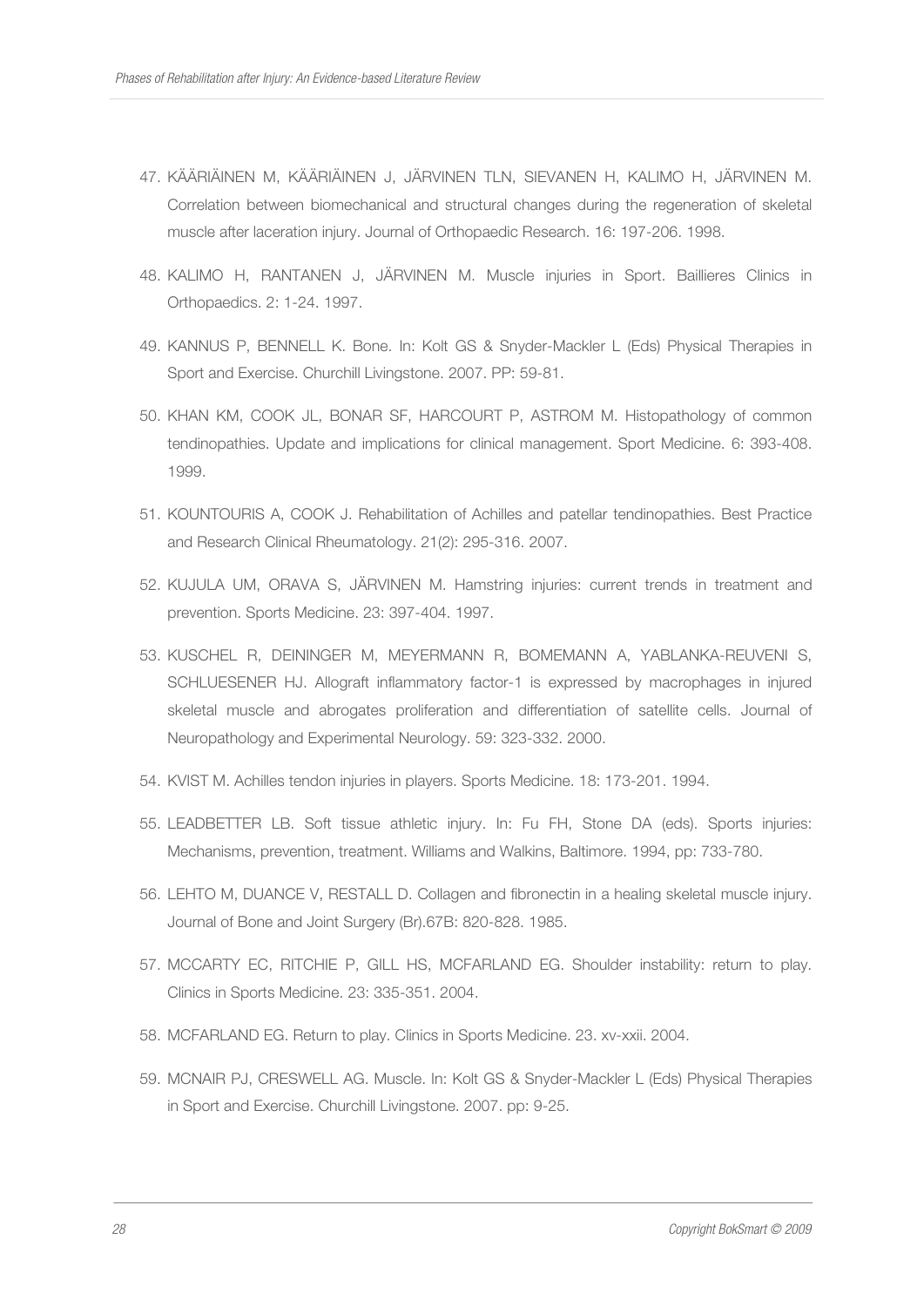- 60. NG GYF. Ligament. In: Kolt GS & Snyder-Mackler L (Eds) Physical Therapies in Sport and Exercise. Churchill Livingstone. 2007. PP: 42:58.
- 61. NG GYF, FUNG DTC, LEUNG MCP, GUO X. Comparison of single and multiple applications of GaAlAs laser on rat medial collateral ligament repair. Lasers in Surgery and Medicine. 34: 285- 289. 2004.
- 62. NICHOLL JP, COLEMAN P, WILLIAMS BT. The epidemiology of sports and exercise related injury in the United Kingdom. British Journal of Sports Medicine. 29(4): 232-238. 1995.
- 63. OAKES BW. The classification of injuries and mechanism of injury, repair and healing. In: Bloomfield j, Fricker PA, Fitch KD (Eds) Textbook of science and medicine in sport. Blackwell scientific, Oxford. 1992. PP 200-217.
- 64. OHBERG L, LORENTSON R, ALFREDSON H. eccentric training in patients with chronic Achilles tendinosis: normalised tendon structure and thickness at follow-up. British Journal of Sports Medicine. 38(1): 8-11. 2004.
- 65. ORCHARD JW, BEST TM, MUELLER-WOHLFAHRT HM, HUNTER G, HAMILTON BH, WEBBORN, JAQUES R, KENNEALLY D, BUDGETT R, PHILLIPS N, BECKER C, GLASGOW P. The early management of muscle strains in the elite player: best practice in a world with limited evidence basis. British Journal of Sports Medicine. 42: 158-158. 2008.
- 66. O'SULLIVAN PB. Lumbar segmental 'instability': clinical presentation and specific stabilising exercise management. Manual therapy. 5(1):2-12. 2000.
- 67. PEACOCK EE. Wound repair. WB Saunders (Ed), London (3rd edition). 1984.
- 68. PETERSEN J, HÖLMICH P. Evidence-based prevention of hamstring injuries in Sport. British Journal of Sports Medicine. 39: 319-323. 2005.
- 69. QUARRIE KL, HOPKINS WG. Tackle injuries in Professional Rugby Union. American Journal of Sports Medicine. May 2008. Epub ahead of print.
- 70. RICHARDSON C, JULL G, HODGES P, HIDES J. Therapeutic exercise for spinal segmental stabilisation in low back pain: Scientific basis and clinical application. Churchill Livingstone. Edinburgh. 1999.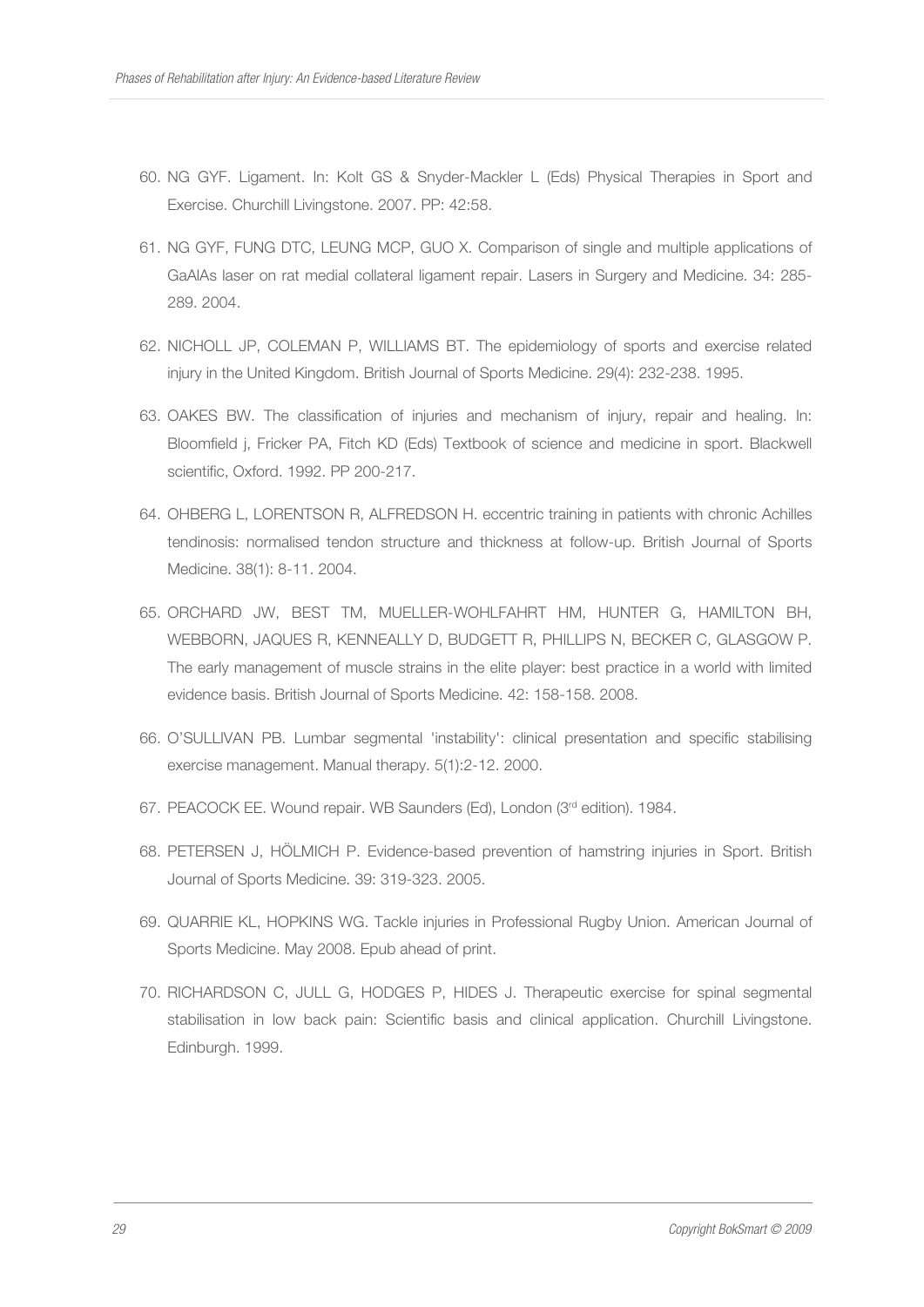- 71. ROBERTSON T, MALEY M, GROUNDS M, PAPADIMITRIOU JM. The role of macrophages in skeletal muscle regeneration with particular reference to chemotaxis. Experimental Cell Research. 207: 321-331. 1993.
- 72. SCOTT A, KHAN KM, COOK J, DURONIO V. What do we mean by the term "inflammation"? A contemporary basic science update for sports medicine. British Journal of Sports Medicine. 38: 372-380. 2004.
- 73. SCOTT SH, WNTER DA. Internal forces at chronic running injury sites. Medicine and Science in Sports and Exercise. 22: 357-369. 1990.
- 74. SHERRY MA, BEST TM. Comparison of 2 rehabilitation programs in the treatment of acute hamstring strains. Journal of Orthopaedic Sports Physical Therapy. 34: 116-125. 2004.
- 75. SILBERNAGEL KG, THOMEÉ R, THOMEÉ P, KARLSSON J. Eccentric overload training for patients with chronic Achilles pain – a randomised controlled study with reliability testing of the evaluation methods. Scandinavian Journal of Medicine and Science in Sports. 11: 197-206. 2001.
- 76. SVERNLÖV B, ADOLFSSON L. Non-operative treatment regime including eccentric training for lateral humeral epicondylalgia. Scandinavian Journal of Medicine and Science in Sports. 11: 328-334. 2001.
- 77. THORSSON O, LILJA B, NILSSON P, WESTLIN N. Immediate external compression in the management of acute muscle injury. Scandinavian Journal of Medicine and Science in Sports. 7: 182-190. 1997.
- 78. TIDBALL JG. Inflammatory cell response to acute muscle injury. Medicine and Science in Sports and Exercise. 27: 1022-1032. 1995.
- 79. TIPTON CM, MATTHES RD, MAYNARD JA. The influence of physical activity on ligaments and tendons. Medicine and Science in Sports. 7: 165-175. 1975.
- 80. VAILIAS AC, TIPTON CM, LAUGHLIN HL, TCHENG TK, MATTHES RD. Physical activity and hypophysectomy on the aerobic capacity of ligaments and tendons. Journal of Applied physiology. 44: 542-546. 1978.
- 81. VAITTINEN S, HURME T, RANTANEN J, KALIMO H. Transected myofibres may remain permanently divided in two parts. Neuromuscular Disorders. 12: 584-587. 2002.